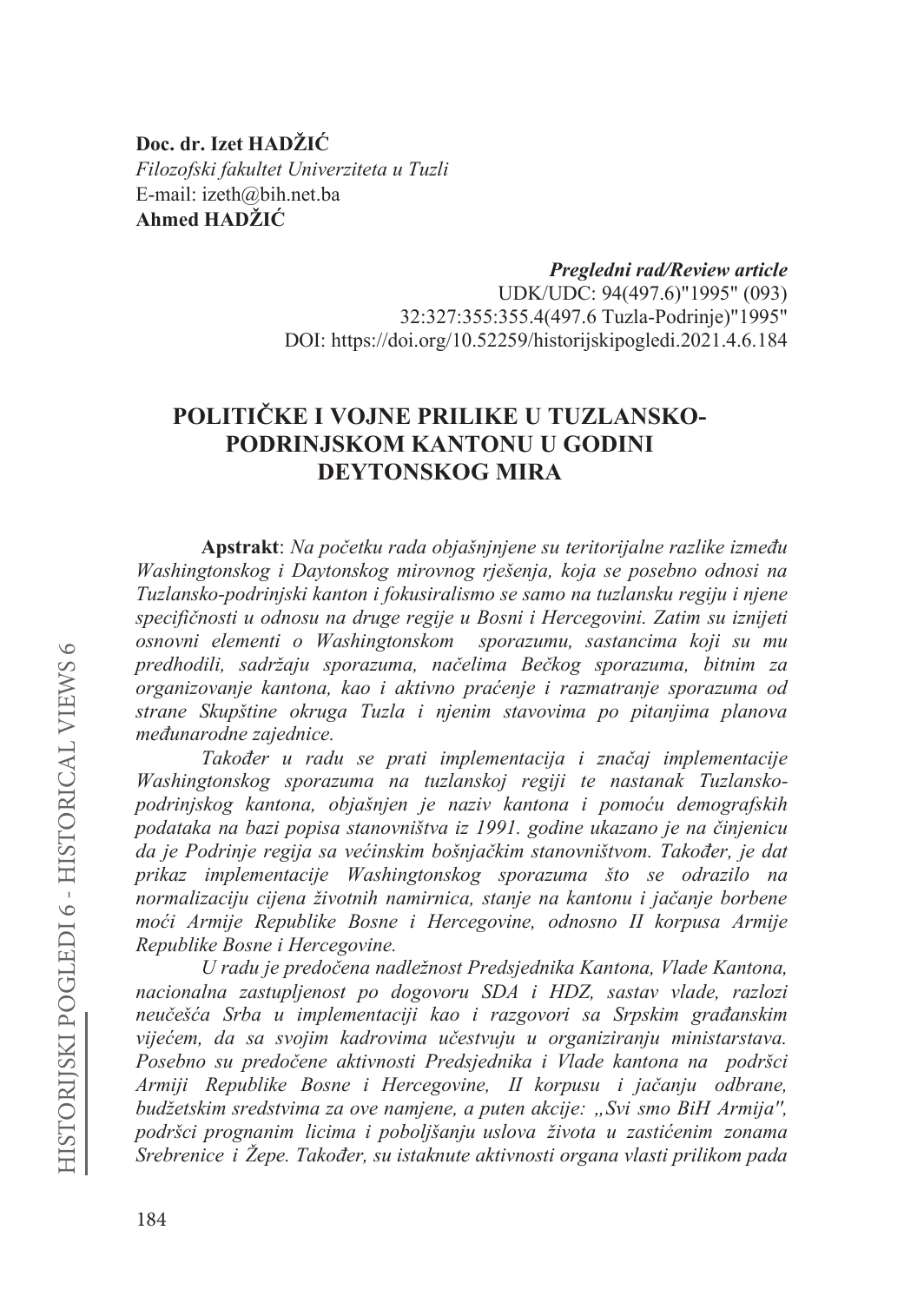zaštićenih zona Srebrenice i Žepe, za zbrinjavanje prognanog stanovništva, kao i upućene zahtjeve institucijama međunarodne zajednice da se zaustavi i spriječi genocid nad Bošnjacima Srebrenice. Posebno je istaknuta aktivnost MUP-a Tuzlansko-podrinjskog kantona na očuvanju javnog reda i mira.

Vojne prilike na području Tuzlansko-podrinjskog kantona posebno su tretirane, kroz značajne vojne uspjehe vezane za oslobađanje Lisače na kalesijskom ratištu, Visa kod Gračanice, Vijenca kod Lukavca, Grede na Majevici, kao i slamanje neprijateljskih ofanziva "Spreča-95" i drugih. U radu je činjenično ukazano na podršku ruske diplomatije agresoru, što je dovodeno u vezu diplomateske aktivnosti Rusije preko kontakt grupe i ostalih saučesnika zavjereničke grupe prema državi Bosni i Hercegovini.

U složenoj situaciji kao što je bila u Bosni i Hercegovini kada srbijanski agresor uz podršku pobunjenih Srba u Bosni Hercegovini vrši genocid, udruženi zločinački poduhvat uz podršku države Hrvatske na čelu sa Tuđmanom i Hrvata uglavnom iz Hercegovine, pridobijaju Fikreta Abdića za organizovanje kvislinške tvorevine "autonomne regije Zapadna Bosna" i otvaranju sukob sa Armijom Republike Bosne i Hercegovine. Značajna je bila podrška Skupštine okruga Tuzla, Predsjedništvu Bosne i Hercegovine i Vladi Bosne i Hercegovine u naporima da se zaustavi rat i nađe mirovno rješenje. Također, organi vlasti Okruga Tuzla su energično osuđivali podjele po nacionalnom principu kao i ciiepanie teritorije Okruga Tuzla. U radu smo obradili prijedloge Skupštine okruga Tuzla Predsjedništvu Bosne i Hercegovine prema pojedinim mirovnim rješenjima.

Neprihvatljivost Daytonskog mirovnog rješenja za organe Tuzlanskopodrinjskog kantona i Kantonalni odbor SDA je posebno tretirano, kao i razloge Zahtjeva upućenog Predsjedniku Aliji Izetbegoviću i pregovaračkom timu Bosne i Hercegovine kako bi napustili pregovore u Daytonu, a zatim i zahtjev Izetbegoviću da pojasni razloge prihvatanja ovako nepravednog mirovnog sporazuma.

Ključne riječi: Okrug Tuzla, Tuzlansko- podrinjski kanton, političke i vojne prilike, mirovna rješenja za Bosnu i Hercegovinu, Washingtonski sporazum, Davtonski sporazum.

# POLITICAL AND MILITARY CIRCUMSTANCES IN TUZLA-**PODRINJE CANTON IN THE YEAR OF THE DAYTON PEACE**

Abstract: At the beginning of the paper we explain the territorial differences between the Washington and Dayton Peace Solutions, which especially refers to the Tuzla-Podrinje Canton and focuses only on the Tuzla region and its specifics in relation to other regions in Bosnia and Herzegovina. We then present the basic elements of the Washington Agreement, the meetings that preceded it, the content of the agreement, the principles of the Vienna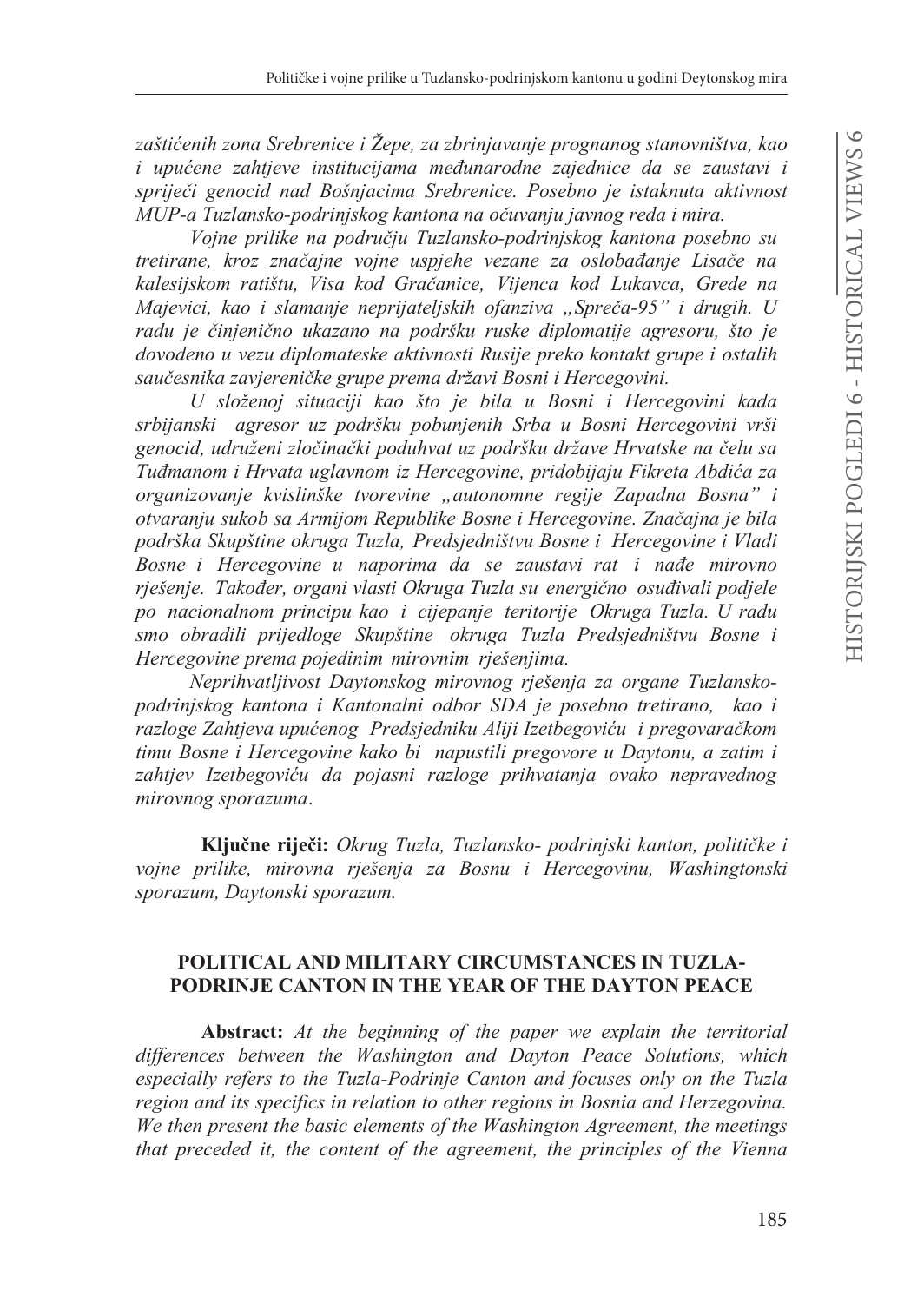*Agreement important for the organization of the canton, as well as active monitoring and consideration of the agreement by the Tuzla District Assembly and its views on international community plans.*

*We also monitor the implementation and importance of the implementation of the Washington Agreement in the Tuzla region and the creation of the Tuzla-Podrinje Canton, explain the name of the canton and use demographic data based on the 1991 census to indicate that Podrinje is a Bosniak-majority region. Then we give an overview of how the implementation of the Washington Agreement reflected on the normalization of food prices, the situation in the canton and the strengthening of the combat power of the Army of the Republic of Bosnia and Herzegovina, ie the II Corps of the Army of B&H.*

*The paper describes the jurisdiction of the President of the Canton, the Government of the Canton, national representation by agreement of SDA and HDZ, the composition of the government, the reasons for non-participation of Serbs in implementation and talks with the Serb Civic Council to participate in organizing ministries. We especially present the activities of the President and the Government of the Canton on supporting the Army of the Republic of Bosnia and Herzegovina, II Corps and strengthening defense, budget funds for these purposes: action: "We are all B&H Army", support for displaced persons and improving living conditions in protected areas of Srebrenica and äepa We also describe the activities of the authorities during the fall of the protected zones of Srebrenica and äepa, for the care of the displaced population, as well as the requests to the institutions of the international community to stop and prevent genocide against the Bosniaks of Srebrenica. We especially emphasize the activity of the Tuzla-Podrinje Canton Ministry of the Interior in preserving public order and peace.*

*We are especially dealing with the military situation in the Tuzla-Podrinje Canton, presenting significant military successes through the liberation of Lisaþa on the Kalesija front, Vis near Graþanica, Vijenac near Lukavac, Greda on Majevica, as well as the crushing of enemy offensives "Spreþa-95" and others. In this paper, we argue the support of Russian diplomacy to the aggressor and link Russia's diplomatic activities through the contact group and other accomplices of the conspiracy group towards the state of Bosnia and Herzegovina.* 

*In a complex situation such as that in Bosnia and Herzegovina, when a Serbian aggressor with the support of insurgent Serbs in Bosnia and Herzegovina commits genocide, a joint criminal enterprise with the support of the Croatian state led by Tuÿman and Croats mainly from Herzegovina win over Fikret Abdiü to organize a quisling creation "autonomous region of Western Bosnia" and opening a conflict with the Army of the Republic of Bosnia and Herzegovina. The support of the Tuzla District Assembly to the Presidency of Bosnia and Herzegovina and the Government of Bosnia and Herzegovina in their efforts to stop the war and find a peaceful solution was*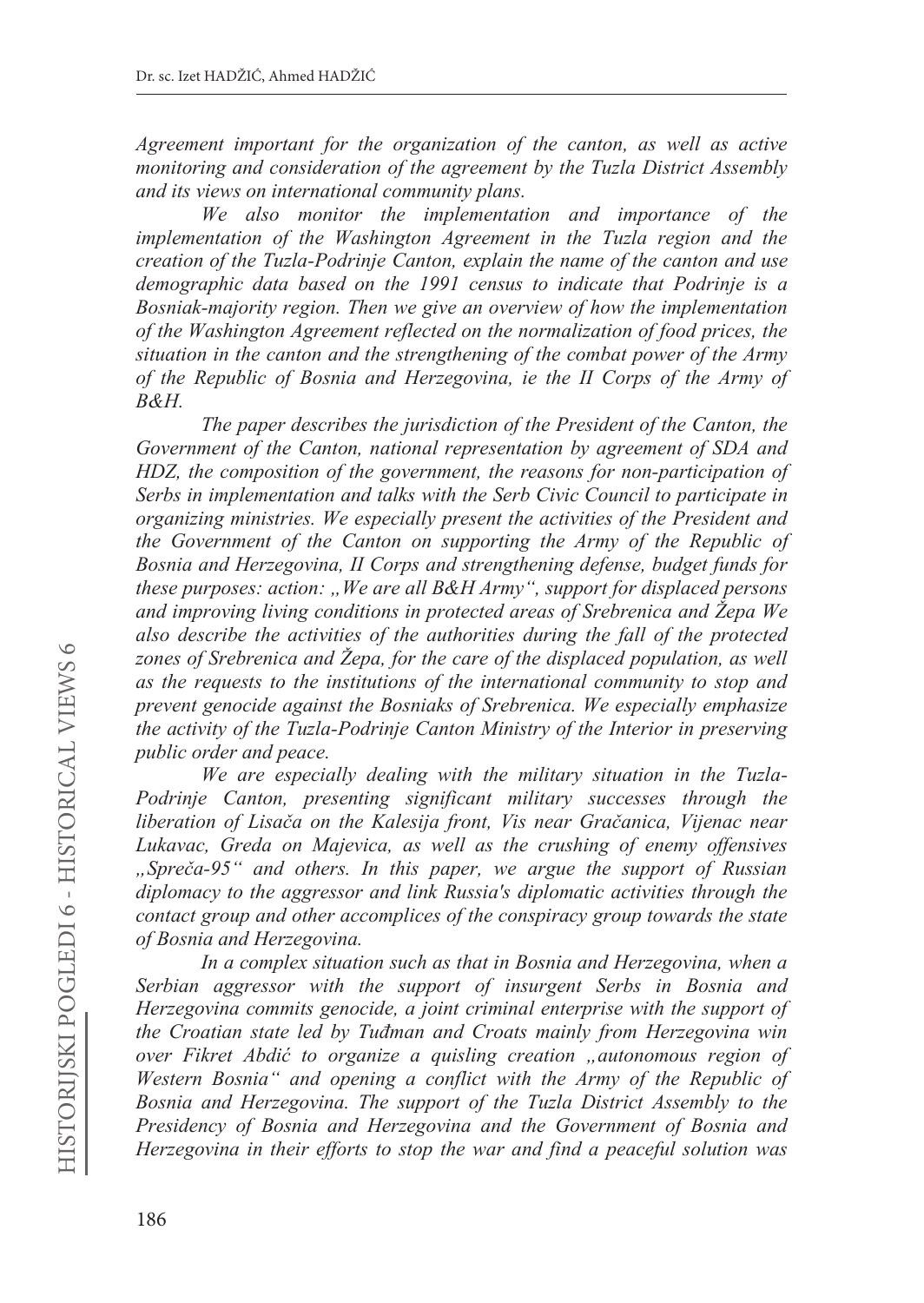significant. Also, the authorities of the District of Tuzla vigorously condemned the divisions on the national principle as well as the division of the territory of the District of Tuzla. In this paper, we have processed the proposals of the Assembly of the District of Tuzla to the Presidency of Bosnia and Herzegovina according to individual peace solutions.

The inadmissibility of the Dayton Peace Solution for the Tuzla-Podrinje Canton authorities and the SDA Cantonal Committee was specifically addressed as well as the reasons and request to President Alija Izetbegović and the negotiating team of Bosnia and Herzegovina to leave the Dayton negotiations, and then the request to Izetbegovic to clarify the reasons for accepting such an unjust peace agreement.

Key words: Tuzla District, Tuzla-Podrinje Canton, political and military circumstances, peace solutions for Bosnia and Herzegovina, Washington Agreement, Dayton Agreement.

# **Uvod**

Prostorno ograničenje teme na tuzlansku regiju, na prostor funkcionisanja Okruga Tuzla Tuzlansko-podrinjskog kantona, ie  $\mathbf{i}$ tematizirano prvensveno zbog neprihvatljivosti Deytonskog mirovnog rješenja za političke strukture na ovom području. Raspodjela teritorija na dva entiteta u omjeru 51:49, i smanjenje prostora Federacije sa 57%, a zatim uključivanjem prostora sa većinskim srpskim stanovništvom: Drvar, Glamoč, Bosanski Petrovac Grahovo kao prostor Federacije na račun Podrinja, gdje je većinsko bošnjačko stanovništvo ove regije, kao i neriješeno pitanje Brčkog. U odnosu na druge regije, regiju sjeveroistočne Bosne i Hercegovine isticale su posebne karakteristike i specifičnosti:

- Najveća sloboda teritorija;
- Najveća regionalna vojna komponenta koja je branila Bosnu i Hercegovinu organizirana u II Korpusu Armije Republike Bosne i Hercegovine:
- Najveća regionalna koncentracija bošnjačkog stanovnistva;
- Jedinstvena borba Bošnjaka i Hrvata i ostalih građana protiv agresora, tj. nije došlo do sukoba između Hrvata i Bosnjaka,
- Uspostavljanje Okruga Tuzla, kao prve strukture vlasti na regiji u Republici Bosni i Hercegovini;
- Organizovanje i funkcionisanje Tuzlansko-podrinjskog kantona, kao prvog kantona u Federaciji Bosne i Hercegovine;
- Borba za očuvanje Multietničke Bosne i Hercegovine,
- Tuzla, centar regije i sjedište kantona gdje su na vlasti opozicione političke strukture;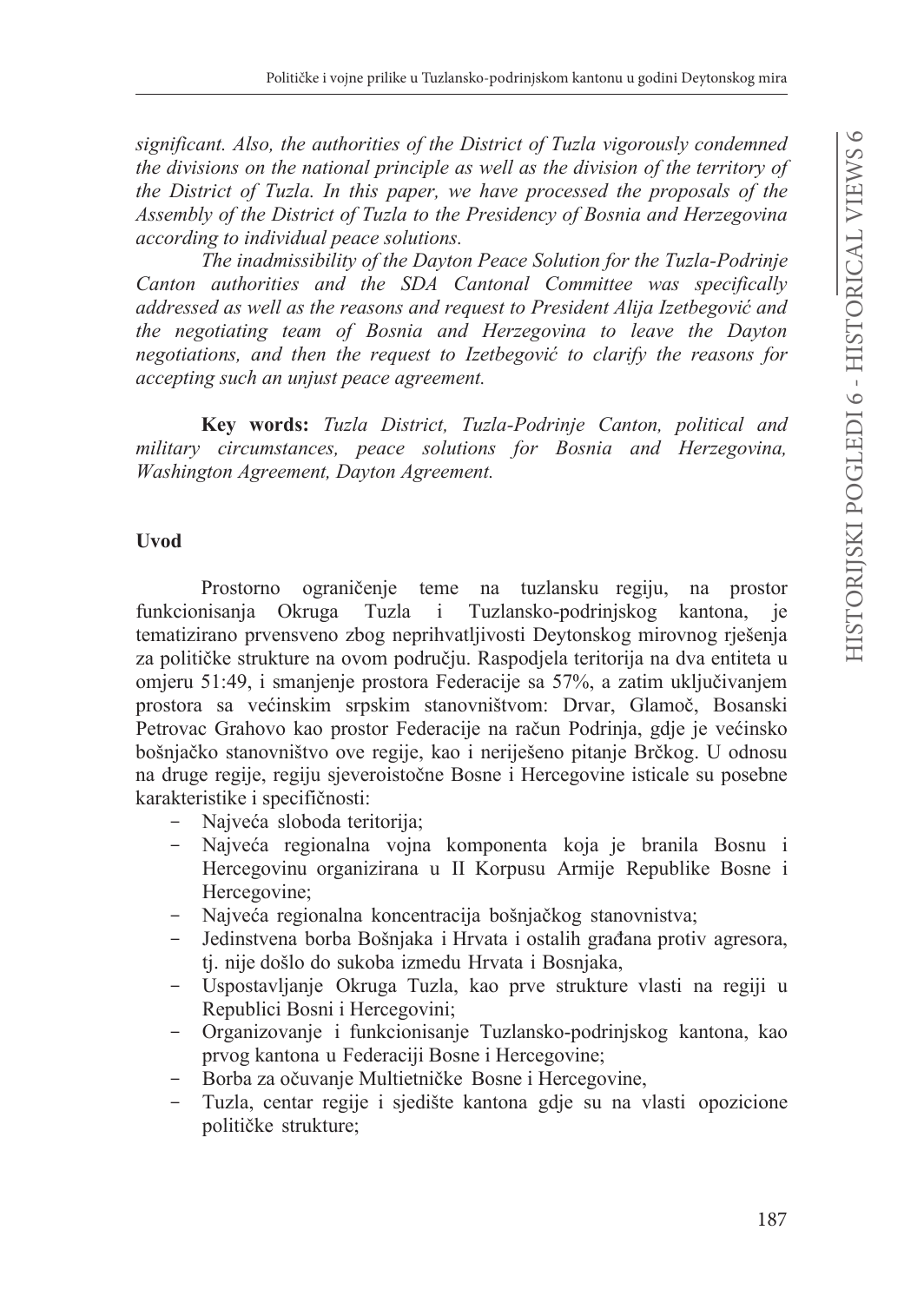

Ratni zločini na regiji, a posebno genocide nad Bošnjacima u "Zaštićenoj zoni UN Srebrenici ", sa ciljem stvaranja Velike Srbije.

### Washingtonski sporazum

Potpisivanju Washingtonskog sporazuma prethodila je intenzivna američko-njemačka diplomatska aktivnost, koja je nastojala zaustaviti bošnjačko-hrvatski sukob. Pod pritiskom te inicijative došlo je do sastanka Tuđmana i Izetbegovića u Bonnu 10. januara 1994. godine, na kojem je potpisan Ugovorni sporazum o uspostavljanju trajnog i cjelovitog mira između bošnjačkog i hrvatskog naroda u Bosni i Hercegovini na osnovama zajedničkog života, i potpisivanjem Sporazuma o prekidu vatre.<sup>1</sup>

Razgovori u Washingtonu<sup>2</sup> završili su potpisivanjem Okvirnog sporazuma o Federaciji Bosne i Hercegovine. Prijedlog Ustava Federacije Bosne i Hercegovine kao i Preliminarni sporazum o budućoj ekonomskoj i vojnoj suradnji između Federacije i Republike Hrvatske.<sup>3</sup> Washingtonski sporazum sadržavao je i Dokument o prihvaćanju načela za ustrojavanje savezne vojske Bosne i Hercegovine, potpisan u Splitu 12. marta 1994. između zapovjednika Armije Republike Bosne i Hercegovine i HVO Rasima Delića i generala Ante Rose. Hrvatski i bošnjački teritoriji ujedinjeni su u Federaciju

<sup>&</sup>lt;sup>1</sup> Sporazum su 23. veljače 1994. godine u Zagrebu potpisali Glavni zapovjednik HVO Ante Roso i glavni zapovjednik Armije Bosne i Hercegovine general Rasim Delić, uz nazočnost i posredovanje zapovjednika UNPROFOR-a za područje bivše Jugoslavije i područja Bosne i Hercegovine generala Jeana Cota i Michaela Roesa.

<sup>&</sup>lt;sup>2</sup> Razgovori u Washingtonu započeli su 26. veljače 1994. godine i završili 1. ožujka 1994. godine.

<sup>&</sup>lt;sup>3</sup> U ime Bošnjaka, 18. ožujka 1994. godine u Washingtonu potpisali su: Alija Izetbegović i Haris Silajdžić, a u ime Hrvata Franjo Tuđman i Krešimir Zubak.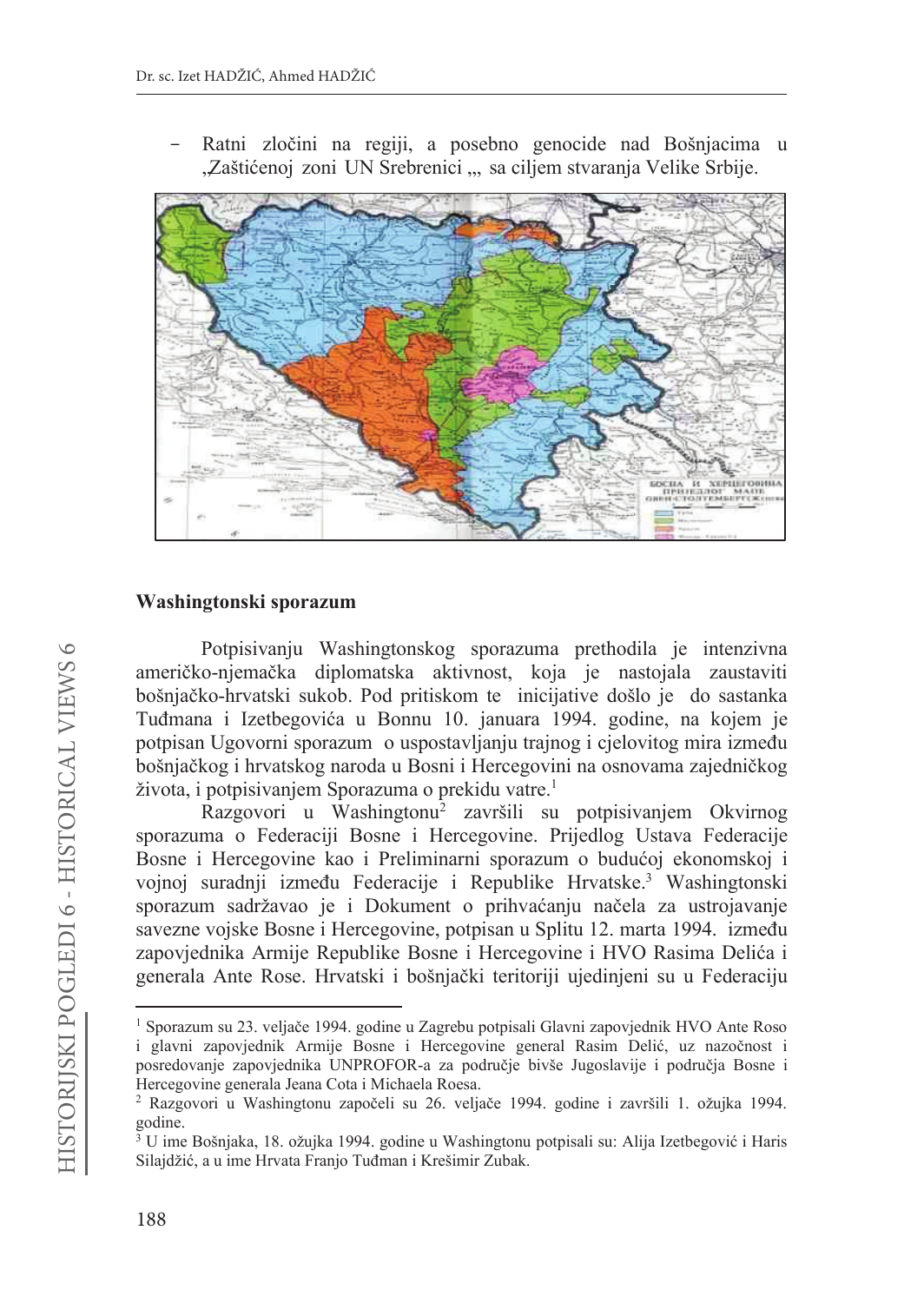Bosne i Hercegovine na 57% državnog teritorija, a nad Mostarom je uspostavljena uprava europske administracije.<sup>4</sup> Cilj sporazuma bilo je stvaranje ravnoteže Feceracije Bosne i Hercegovine u odnosu na paradržavnu tvorevinu "Republiku Srpsku", koja se tada rasprostirala na skoro 70% okupiranog bosanskohercegovačkog teritorija. Kako Srbi nisu sudielovali  $\mathbf{u}$ Washingtonskim pregovorima u članu 1. Ustava Federacije Bosne i Hercegovine kao konstitutivni narodi definirani su samo Bošnjaci i Hrvati, a u stavu 2. navedeno da će se status teritorija Bosne i Hercegovine s većinskim srpskim stanovništvom rješavati na pregovorima o miru i na Mirovnoj konferenciji o Bosni i Hercegovini.<sup>5</sup>

Skupština Okruga Tuzla je 19. 03. 1994. na XVI sjednici razmatrala Okvirni sporazum o uspostavljanju Federacije u područjima Bosne i Hercegovine sa većinskim bošnjačkim i hrvatskim stanovništvom. Član Predsjedništva Republike Bosne i Hercegovine Stjepan Kljujić je bio izvjestilac po ovoj tački dnevnog reda. Posebno je naglasio "zadovoljstvo što su na Okrugu Tuzla sačuvani dobri odnosi Bošnjaka i Hrvata koji je došao do izražaja u zajedničkom otporu agresoru, ... naročito je naglasio značaj povratka prognanih na svoja ognijišta, a lično smatra da će kraj bosanskohercegovačke krize biti kada se izbjeglice vrate u Podrinje."<sup>6</sup>

Bečkim sporazumima 11. maja 1994. godine određena su načela konstituiranja federalnih jedinica. Definirano je da područje kantona čine općine u kojima većinu stanovništva čine Bošnjaci i Hrvati. Prvobitno je Federaciju činilo osam kantona, od kojih su dva bila s posebnim statusom (mješoviti kantoni), a nakon što Ustavotvorna skupština usvoji Zakon o federalnim jedinicama Federacija će zaokružiti teritorijalni ustroj s deset kantona.<sup>7</sup> Kako bi se izbjegla podjela po nacionalnom principu između Bošnjaka i Hrvata, određeno je da se ime kantona daje isključivo po regionalno-geografskim karakteristikama. Sporazum o raspodjeli najviših dužnosti u Federaciji iz Bečkih sporazuma sadržavao je načela razmjerne ili jednake zastupljenosti Hrvata i Bošnjaka u institucijama sistema. U sporazum su prvi put uneseni međunarodni instrumenti za zaštitu ljudskih prava, uvedena je institucija ombdusmena, uveden je Ustavni sud i Sud za ljudska prava. Federacija Bosne i Hercegovine prihvaćena je i od Bošnjaka i od Hrvata s priličnim otporom pod pritiskom međunarodnih aktera SAD-a i Njemačke. Washingtonski sporazum bio je posebno važan za Republiku Hrvatsku, jer je popravljao njezin međunarodni položaj.<sup>8</sup>

<sup>&</sup>lt;sup>4</sup> EU nikada ranije nije uređivala život ni u jednom gradu izvan država članica.

<sup>&</sup>lt;sup>5</sup> Zovko Miljko, Ustavno uređenje Bosne i Hercegovine, Hrvatska sveučilišna naklada, Zagreb 2006, 45.

<sup>&</sup>lt;sup>6</sup> Zapisnik sa XVI sjednice Skupštine Okruga Tuzla.

<sup>7</sup> Zoran Tomić, Neven Herceg, Izbori u Bosni i Hercegovini, Sveučilište Mostar 1998, 100.

<sup>8</sup> Ivo Goldstein, Hrvatska i rat u Bosni i Hercegovini 1992–1995. – jedan pogled iz Zagreba, u: Zbornik radova sa znanstvenog skupa Hrvati u BiH danas, Banja Luka, 4-6 ožujka 2011, 118.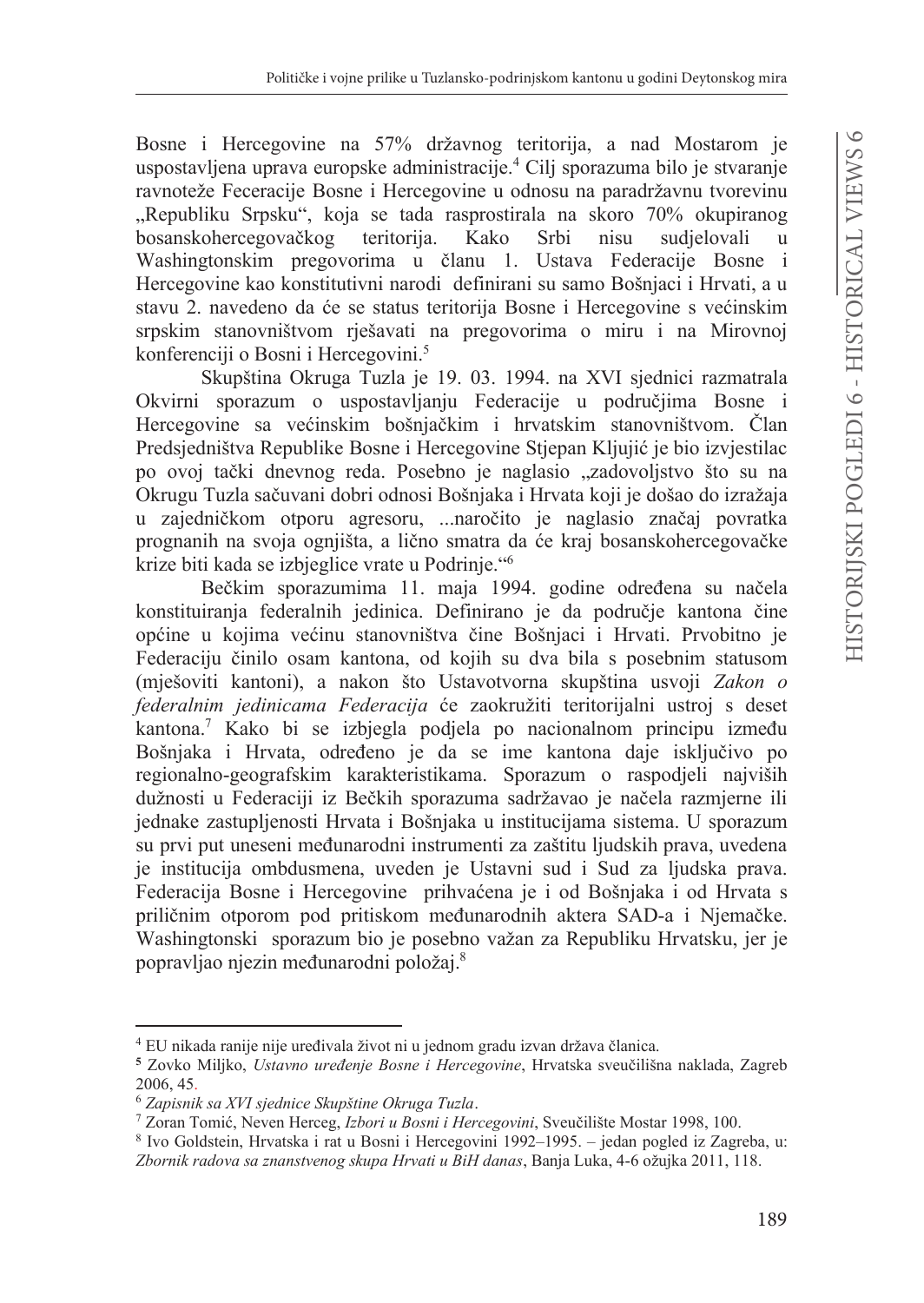### Tuzlansko-podrinjski kanton

Sprovođenje Washintonskog sporazuma na kantonalnom nivou najprije je započelo na Tuzlanskom okrugu. U radu su uzeli učešće prestavnici 17 općina sjeveroistočne Bosne i Hercegovine i to: Tuzla, Živinice, Gračanica, Gradačac, Brčko, Lukavac, Srebrenik, Kalesija, Zvornik, Bratunac, Srebrenica, Vlasenica, Kladanj, Banovići, Teočak, Čelić, Doboj Istok.

U pripremi implementacije sporazuma na sastanku Kantonalnog odbora SDA, preovladalo je mišljenje i odlučeno je da naziv kantona bude Tuzlanskopodrinjski u odnosu na prijedlog Tuzlansko-Zvornički. Ovim nazivom željelo se jasno poručiti da Podrinje sa većinskim bošnjačkim stanovništvom pripada Federaciji, odnosno Tuzlansko-podrinjskom kantonu, te da se rezultati agresije na ovom području ne mogu prihvatiti. Naziv Tuzlansko-zvornički nije bio prihvatljiv jer neobuhvata tri opštine Bratunac, Srebrenica i Vlasenica sa većinskim bošnjačkim stanovništvom

Nacionalna zastupljenost Srba prema popisu 1991 za ove četri opštine Podrinja je bila manja od 36%, Bošnjaka 62% i 2% ostalih. Zastupljenost po opštinama je data u sledećoj tabeli.

| Opština           | <b>Bošnjaci</b> | Srbi   | Hrvati | <b>Ostali</b> |
|-------------------|-----------------|--------|--------|---------------|
| <b>Bratunac</b>   | 21.488          | 11.415 | ---    | 672           |
| <b>Srebrenica</b> | 27.164          | 9.303  | ---    | 744           |
| Vlasenica         | 18.600          | 14.202 | ---    | 1.015         |
| Zvornik           | 47.855          | 30.822 | ---    | 2.434         |
| Ukupno            | 115.107         | 65.742 | ---    | 4.865         |

Tuzlansko-podrinjski kanton je konstituisan 22. avgusta 1994. godine na prvoj sjednici Skupštine Tuzlansko-podrinjskog kantona. Skupština Tuzlansko-podrinjskog kantona bila je sastavljena u prijelaznom periodu od po 5 poslanika iz 17 općina tuzlanske regije, što ukupno čini 85 poslanika kojima je verifikovan mandat. Usvojen je zaključak da poslanici iz Srebrenice, sve dok ne budu u mogucnosti prisustvovati sjednicama, neće ulaziti u kvorum Skupštine.<sup>9</sup>

Tuzlansko-podrinjski kanton je prvi formirani kanton, čvrsto se opredijelio da dobre odnose između Bošnjaka i Hrvata na ovom Kantonu uspostavljene u periodu Okruga, na djelu pokažu rezultate i efekte Washingtonskog sporazuma i Ustava Federacije, tj. da ovaj sporazum pruža dobre mogućnosti zajedničkog života, organiziranje i učešća u vlasti Bošnjaka *i* Hrvata.

U 1995. godini često su stizale poruke kantonalnim organima da zalede svoj rad i da nastave sa radom okružni organa s obzirom na blokade

<sup>&</sup>lt;sup>9</sup> Predsjedništvo Okruga se molbom obratilo UNPROFOR-u da omogući dolazak poslanika iz Srebrenice. UNPROFOR ovu molbu nije realizovao.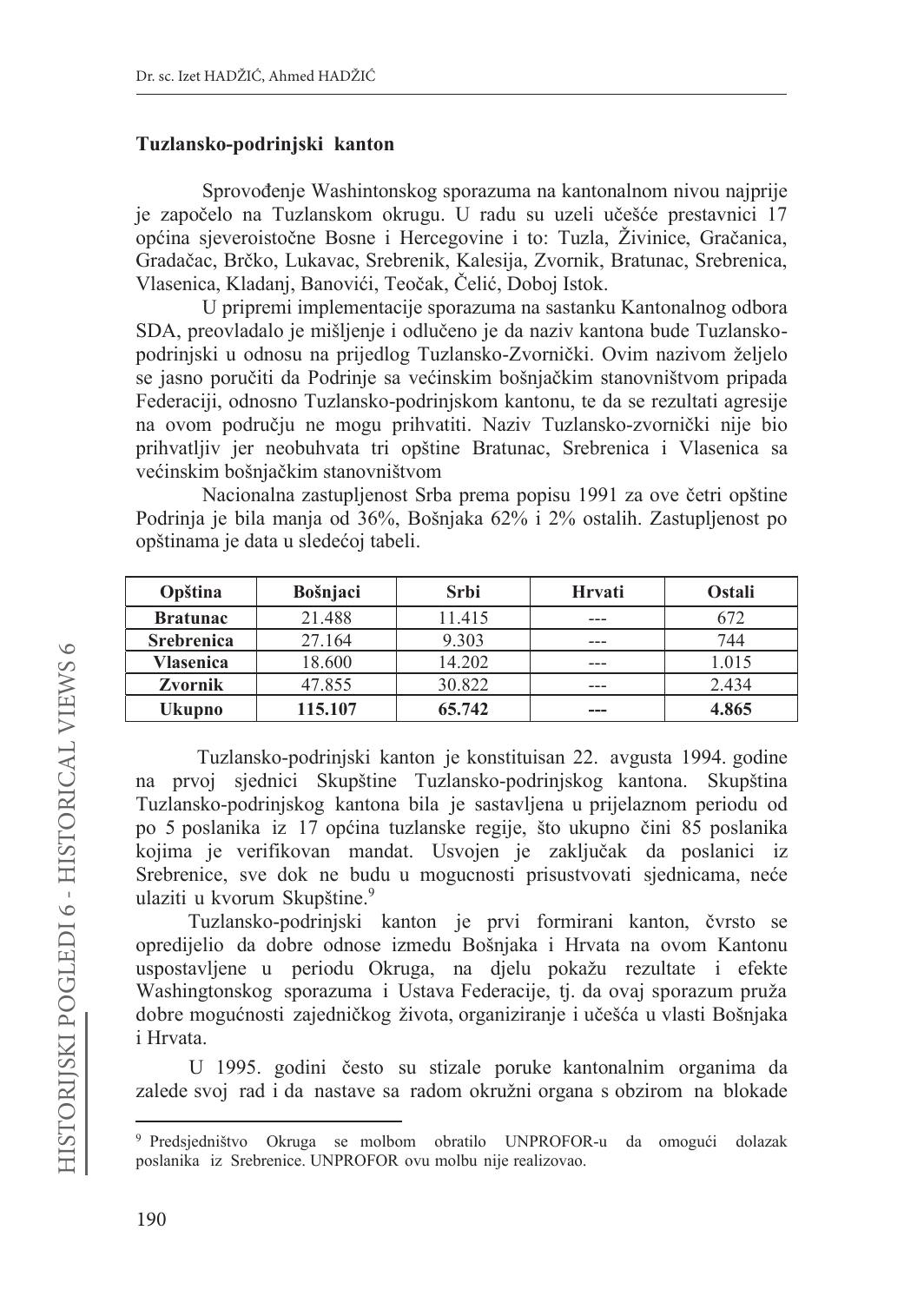od hrvatskih predstavnika u izgradnji Federacije. Pojedini općinski načelnici su, takođe, preko poslanika u Skupštini kantona pokušavali osporavati rad kantonalne Skupštine i Kantona sa ciljem očuvanja nivoa vlasti, jer su imali znatno veću vlast u odnosu na vlast koja im je predviđena Ustavom Federacije. Uvijek su svoje argumente vezali za donošenje federalnih propisa. Zahvaljujući odlučnosti predsjednika Alije Izetbegovića, i njegovoj podršci radu i zaživljavanju Tuzlansko-podrinjskog kantona, ovaj Kanton i Kantonalna skupština radili su ovakvim tempom<sup>10</sup> i služili za primier drugim kantonima, savladavajući višestruke otpore na republičkom, regionalnom i opštinskom nivou.

O važnosti, potrebi instaliranja i značaju funkcionisanja Federacije najbolje vidimo ako uporedimo cijene roba prije i poslije potpisivanja mirovnog sporazuma. Prije potpisivanja mirovnog sporazuma funkcionisanje na Tuzlanskom okrugu se odvijalo u najtežim uslovima potpune blokade, a strukture vlasti su bile prinuđene da uvedu program preživljavanja. Humanitarna pomoć je bila osnovni izvor života, a dolazila je u omjeru 70% iz centara UNHCR-a iz Srbije i 30% iz pravca Ploča. U ovom periodu osnovne životne namirnice su dostigle enormne cijene: brašno 30 DM/kg, sećer 50 DM/kg, jestivo ulje 60 DM/l, kahva 110 DM/kg, benzin ili nafta 30 DM/l, cigarete 20 DM/paklica. Otvaranjem slobodnih komunikacija prema Hrvatskoj cijene su se vrlo brzo normalizirale na: brašno 0,5 DM/kg, sećer 1,5 DM/kg, jestivo ulje 2,5 DM/l, kahva 5 DM/kg, benzin ili nafta 1 DM/l, cigarete 1 DM/paklica.

Ovi podaci najiednostavnije potvrđuju sljedeće dvije bitne odrednice:

- Blokada od strane paratvorevine Hrvatske zajednice Herceg Bosna je ustvari bilo saučesništvo u genocidu nad Bošnjacima, jer prema konvenciji o genocidu stvaranje nesnošljivih uslova za život jedne grupe smatra se genocidom.
- Washintonskog sporazumom je okončano to saučesništvo.

Svakako ovo je jedan od parametara značaja i doprinosa Washintonskog sporazuma, ali pored zaustavljanja sukoba HVO i Armije Republike Bosne i Hercegovinr i stvaranja uslova zajedničkog djelovanja protiv agresora je i najznačajniji. Implementacija Washintonskog sporazuma se jako sporo odvijala, a o potrebi implementacije i značaju za Bosnu i Hercegovinu možemo zaključiti iz izlaganja Predsjednika Alije Izetbegovića 20. 10. 1995. godine. "Važan korak u reintegraciji Bosne je bošnjačko-hrvatska Federacija. Ona međutim ne funkcioniše. Obrazovanje kantona ne ide, ili ide vrlo sporo. Vlada Federacije je ustvari vlada samo djela teritorije Federacije, i to samo onoga pod kontrolom Armije Republike Bosne i Hercegovine. Na djelu Bosne pod

<sup>&</sup>lt;sup>10</sup> U svom radu Skupština Kantona je donijela *Ustavni zakon, Poslovnik o radu Skupštine*, 23 zakona, budžet za 1995. i 1996. godinu, više desetina odluka, zaključaka, rješenja i uputstava.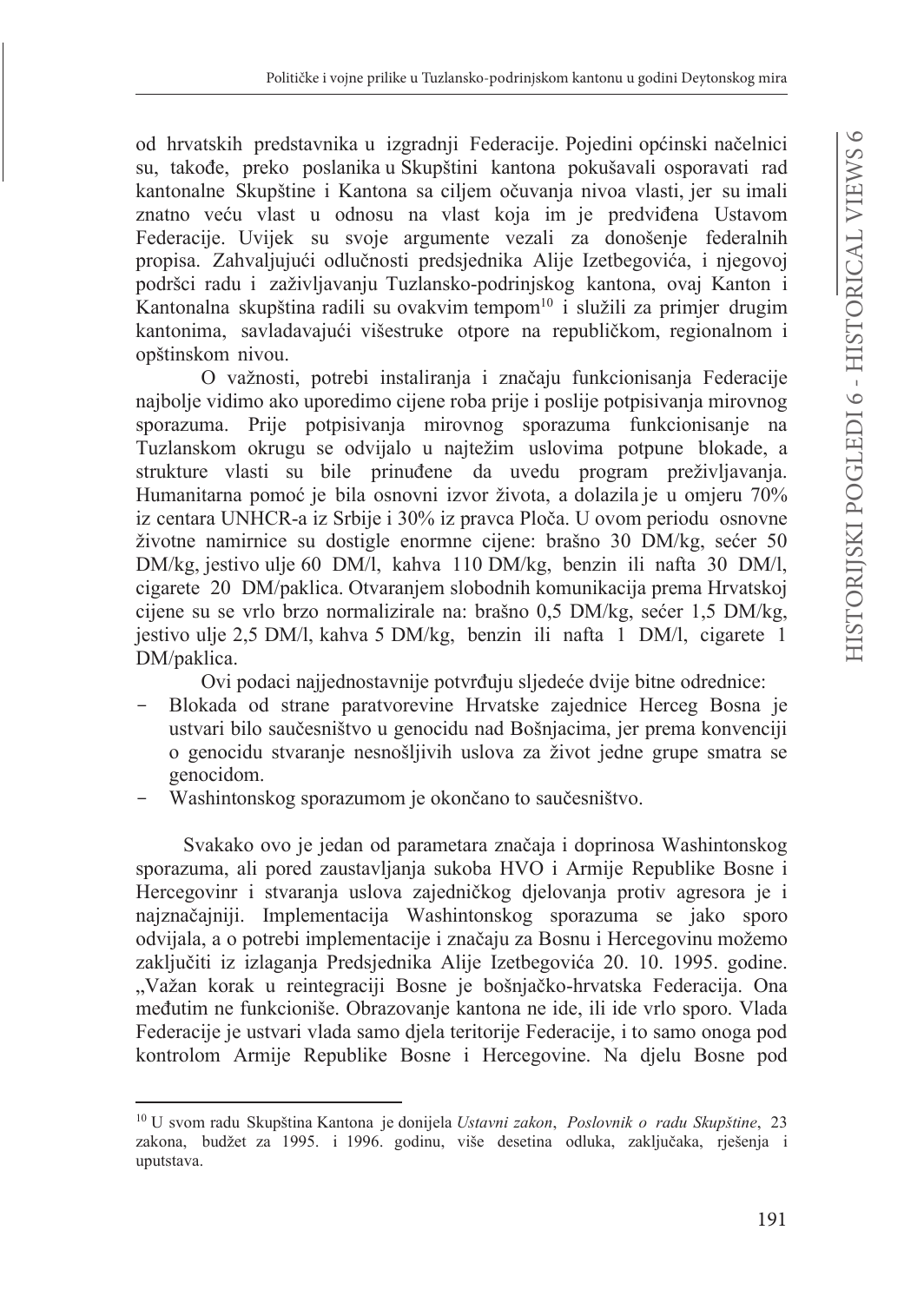kontrolom HVO-a i dalje djeluje vlada tzv. Herceg-Bosne i nema nikakvih znakova da namjerava da se samoukine. U vezi sa ovim stagnira formiranje federalne – mješovite policije i vraćanje izbjeglica, a sloboda kretanja je na mnogim mjestima ograničena. Stoga je potrebno učiniti novi napor da se dovrši instaliranje Federacije, jer je to naš vitalni interes"<sup>11</sup>.

### Nadležnost Predsjednika i Vlade Tuzlansko-podrinjskog kantona

Predsjednik Kantona ima izvršnu vlast kantona i nadležan je za: imenovanje Vlade Kantona, predlaganje sudija kantonalnih sudova, potpisivanje odluka Skupštine nakon njihovog donošenja, potpisivanje i ratifikovanje međunarodnih sporazuma u ime Kantona, koje odobrava Skupština, davanje pomilovanja za djela utvrđena kantonalnim zakonima, podnošenje zahtjeva Ustavnom sudu Federacije radi utvrđivanja da li su propisi kantonalnih i općinskih organa u skladu sa Ustavom Federacije. razmatranje izvještaja ombdusmena i osiguravanja uslova za njihov rad, raspuštanje Skupštine Kantona ukoliko ona ne uspije donijeti budžet Kantona prije početka budžetske godine, ostvarivanje saradnje sa organima Federacije, rukovođenje radom Vlade, provodenje politike izvršavanie kantonalnih propisa uključujući osiguranje izvršenja odluka kantonalnih i federalnih sudova, predlaganje i davanje preporuka iz oblasti kantonalnog zakonodavstva, pripremanje prijedloga budžeta Skupštine, izvršavanje i drugih poslova koje mu povjeri Skupština Kantona.<sup>12</sup>

Vlada Kantona je organ koji vrši izvršnu vlast Kantona ukoliko određene izvršne kompetencije Ustavnim zakonom i drugim zakonima nisu povjerene predsjedniku Kantona. Vlada Kantona vrši svoja prava i dužnosti na osnovu i u okviru Ustavnog zakona i Zakona o Vladi Kantona. Vlada Kantona je nadležna za:

- $\triangleright$  provođenje kantonalne predlaganje politike,  $\mathbf{i}$ izvršavanje kantonalnih i drugih propisa,
- > izvršenje odluka kantonalnih i federalnih sudova i vršenje drugih nadležnosti povjerenih Kantonu od federalne vlasti,
- > pripremu prijedloga budžeta,
- ≻ osiguranje saradnje Vlade Kantona i ombudsmena,
- > nadzor nad istragom i krivičnim gonjenjem u vezi sa kršenjem kantonalnih zakona, kao i nad kantonalnom policijom,
- > osiguranje da nacionalna struktura policije odražava nacionalnu strukturu stanovništva Kantona s tim da nacionalna struktura

<sup>&</sup>lt;sup>11</sup> Arhiva Kantonalnog odbora SDA Tuzlanskog kantona, br. 1130/95, od 20. 11. 1995, Alija Izetbegović, Mirovni proces – ciljevi i stavovi koje ćemo zastupati – Izlaganje na sjednici Izvršnog odobra SDA – Fojnica, 20. oktobar 1995.

<sup>&</sup>lt;sup>12</sup> Ustavni zakon Tuzlansko-podrinjskog kantona, "Službene novine Tuzlansko-podrinjskog kantona", br. 1, od 15.9. 1994, 3.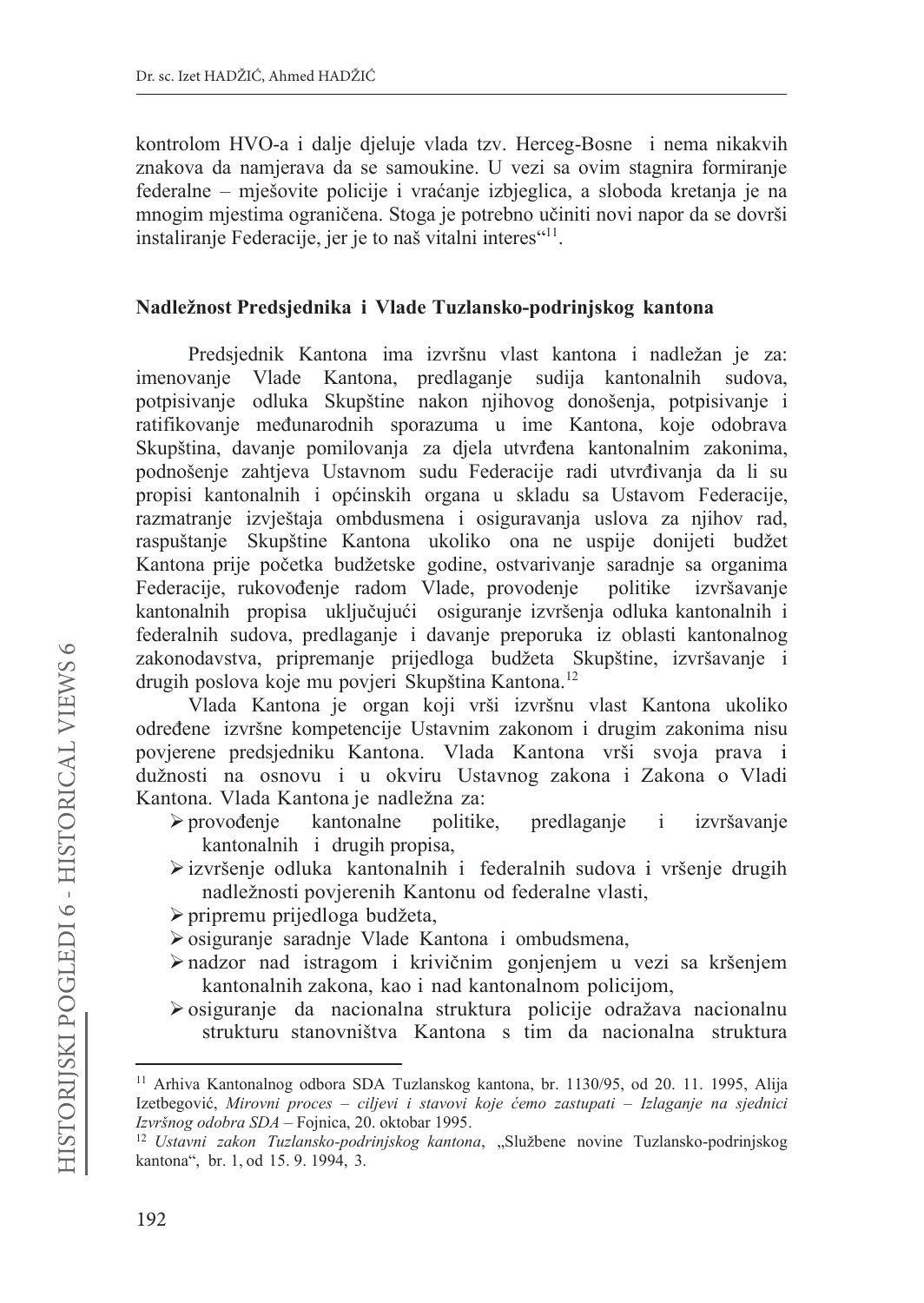policije svake općine mora odražavati nacionalnu strukturu stanovništva te općine.<sup>13</sup>

Vlada Kantona se sastoji od 13 resornih ministara koji rukovode ministarstvima, na čijem čelu su:

- 1. ministar za industriju, energetiku i rudarstvo,
- 2. ministar zapoljoprivredu, vodoprivredu i šumarstvo,
- 3. ministar za trgovinu i turizam,
- 4. ministar za pravdu,
- 5. ministar za finansije,
- 6. ministar za unutrašnje poslove,
- 7. ministar za socijalnu politiku i izbjeglice,
- 8. ministar za obrazovanje, nauku, kulturu i sport,
- 9. ministar za zdravlje,
- 10. ministar za promet i komunikacije,
- 11. ministar za urbanizam, prostorno uređenje i zaštitu okolice,
- 12. ministar za obnovu, razvoj i poduzetništvo,
- 13. ministar za boračka pitanja i
- 14. dva ministra bez portfelja.<sup>14</sup>

Izvršna vlast na Tuzlansko-podrinjskom kantonu je organizovana slično kao i federalna vlast po organizaciji ministarstava sa razlikom da je na Kantonu formirano Ministarstvo za boračka pitanja i Ministarstvo za obnovu, razvoj i poduzetništvo, što ima opravdanje naspram trenutka formiranja. Učešće u vlasti su uzele SDA i HDZ zastupajući bošnjački i hrvatski narod, a podjela vlasti ako se posmatraju ministri i zamjenici, izgledala bi ovako: Bošnjaci su imali 12 ministara ili 80%, a Hrvati 3 ili 20%, a kod zamjenika Hrvati su tražili obavezne zamjenike ministara unutrašnjih poslova i ministra za obrazovanje, nauku, kulturu i sport, čemu je udovoljeno, a brojno učešće u podjeli je: od 13 zamjeničkih mjesta 9 je pripalo Bošnjacima ili 70%, a 4 Hrvatima ili 30%. Takođe je dogovoreno da se minimalno jedan pomoćnik imenuje u preostalih 6 ministarstava, gdje Hrvati nisu imali ni ministra ni zamjenika.

O učešću Srba u izvršnoj vlasti predsjednik Kantona je razgovarao sa predstavnicima Srpskog građanskog vijeća na Kantonu i zatražio da oni

 $13$  Isto, 3.

<sup>&</sup>lt;sup>14</sup> Zakon o Vladi Tuzlansko-podrinjskog kantona, "Službene novine Tuzlansko-podrinjskog kantona", br. 2, od 15. 9. 1994, 37. Vlada Kantona je radila u sastavu: 1. dr. Božo Tomić, 2. mr. Idriz Vrtagić, 3. Halid Kovač, 4. Tomislav Ljubić, 5. dr. Mirsad Kikanović, 6. Hazim Rančić, 7. Šemsud in Hasanbegović, 8. dr. Enver Halilović, 9. dr. Kasim Muminović, 10. Šemso Saković, 11. Ibrahim Moranjkić, 12. Muhamed Bilajac, 13. Ferid Hodžić, 14. Ivica Marinović i 15. Muhamed Ibrahimović.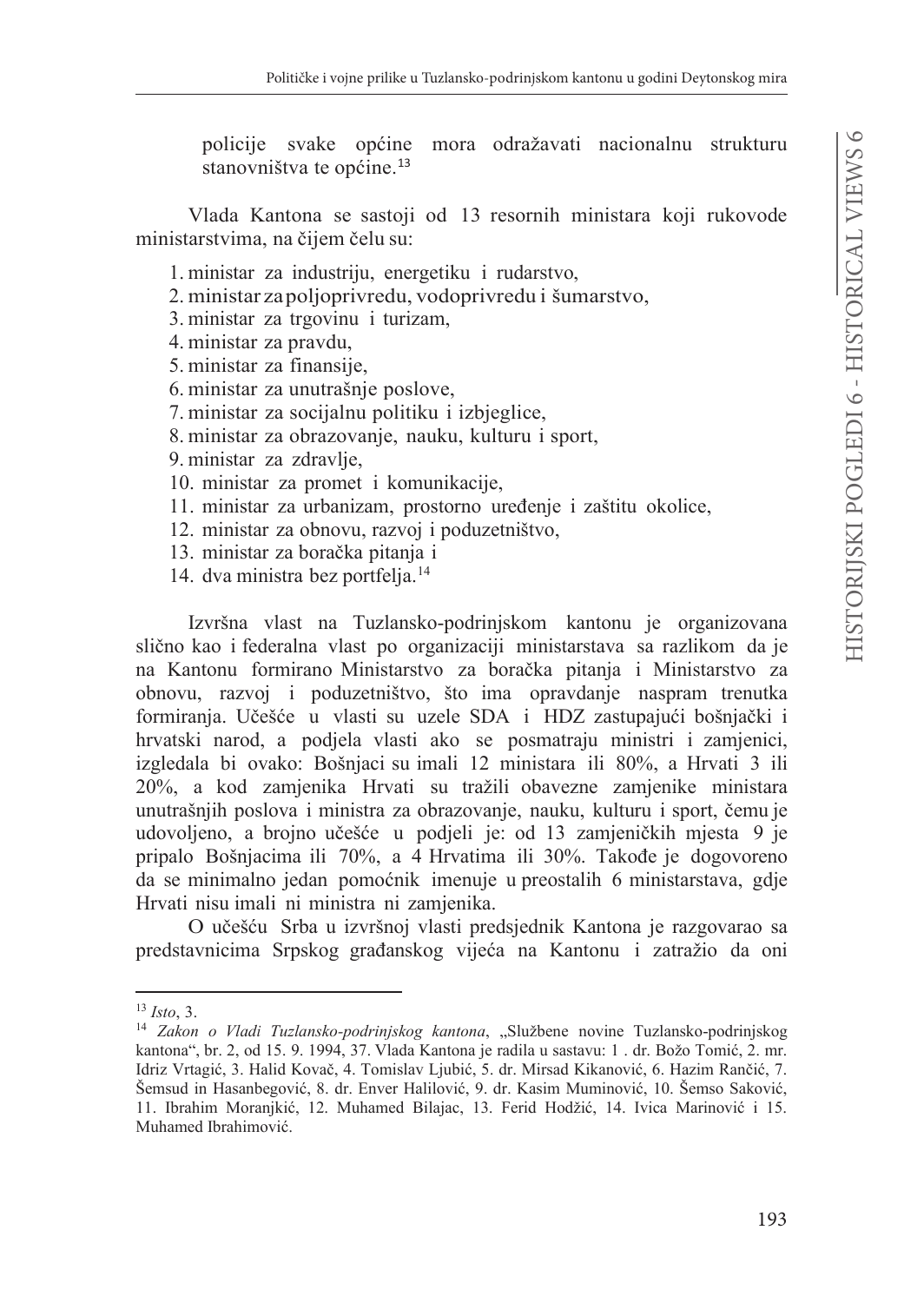predlože svoje kadrove na pomoćnička i druga mjesta u kantonalnoj administraciji. Međutim, događaji oko Srebrenice 1995. godine, a u tom periodu je bilo i aktuelno imenovanje pomoćnika, su uticali da su predstavnici Srpskog građanskog vijeća sami odlučili da ne kandiduju predstavnike Srba zbog mogućnosti različitog tumačenja i "napada" na takva imenovanja. Okružni organi vlasti, a i kantonalni, su sa posebnom pažnjom pomagali rad Srpskog građanskog vijeća na Tuzlansko-podrinjskom kantonu.

Vlada Tuzlansko-podrinjskog kantona s obzirom na ratne uslove, imala je praksu da redovno zasijeda svaki drugi dan (ponedjeljak, srijeda, petak) i održava kratka referisanja, gdje su se ministri međusobno informisali o aktuelnim problemima iz oblasti za koje su zaduženi, a zaključcima se određivala i radna tijela koja čine veći broj ministara ili njihovih zamjenika, da neku problematiku riješe na "najbolji" mogući način u narednom preiodu.

U svom radu Vlada Kantona je postigla zavidne rezultate, a posebno treba istaći:

a) Podrška Armiji Republike Bosne i Hercegovine, II korpusu i jačanju odbrane.

Tuzlansko-podrinjski kanton, predsjednik i Vlada Kantona su stalno radili na jačanju Armije Republike Bosne i Hercegovine, obezbjeđujući logističku podršku u ishrani boraca, pakete za borce, novčana sredstva za nabavku naoružanja i materijalno-tehničkih sredstava i stimulaciju nagrađivanje boraca, kao i podršku jačanju namjenske proizvodnje u fabrikama Tuzlansko-podrinjskog kantona.

Budžet Kantona u 1994. godini je iznosio 12.769.580 DM, u 1995. godini je bio 28.976.471 DM, u 1996. godini 106.586.000 DM. Ako uporedimo budžet Okruga Tuzla u 1993. godini oko 2.200.000 DM, a u 1994. godini oko 6.600.000 DM, sa budžetom Kantona iz 1995. veoma lako ćemo doći do zaključka o uticaju blokade hrvatske politike i zločinačkog poduhvata prema građanima Bosne i Hercegovine, a sa ciljem realizacije dogovora iz Karađorđeva između Tuđmana i Miloševića. Rezultati Daytonskog mira se vide u budžetu Kantona iz 1996, kao rezultati pokretanja privrede i insvesticija u prvoj poslijeratnoj godini. Iz budžeta Kantona u 1994. godini je izdvojeno za potrebe odbrane oko 80% budžeta ili 10.000.000 DM. U 1995. godini za ove namjene izdvojeno je 16.964.905,82 DM, odnosno oko  $60\%$  budžeta.

Vlada Kantona je organizovala i sprovela akciju: Svi smo BiH Armija, pri čemu je skupila od donatora oko 1.000.000 DM i stavila ih na raspolaganje II korpusu i 28. diviziji, kao i udruženjima ratnih vojnih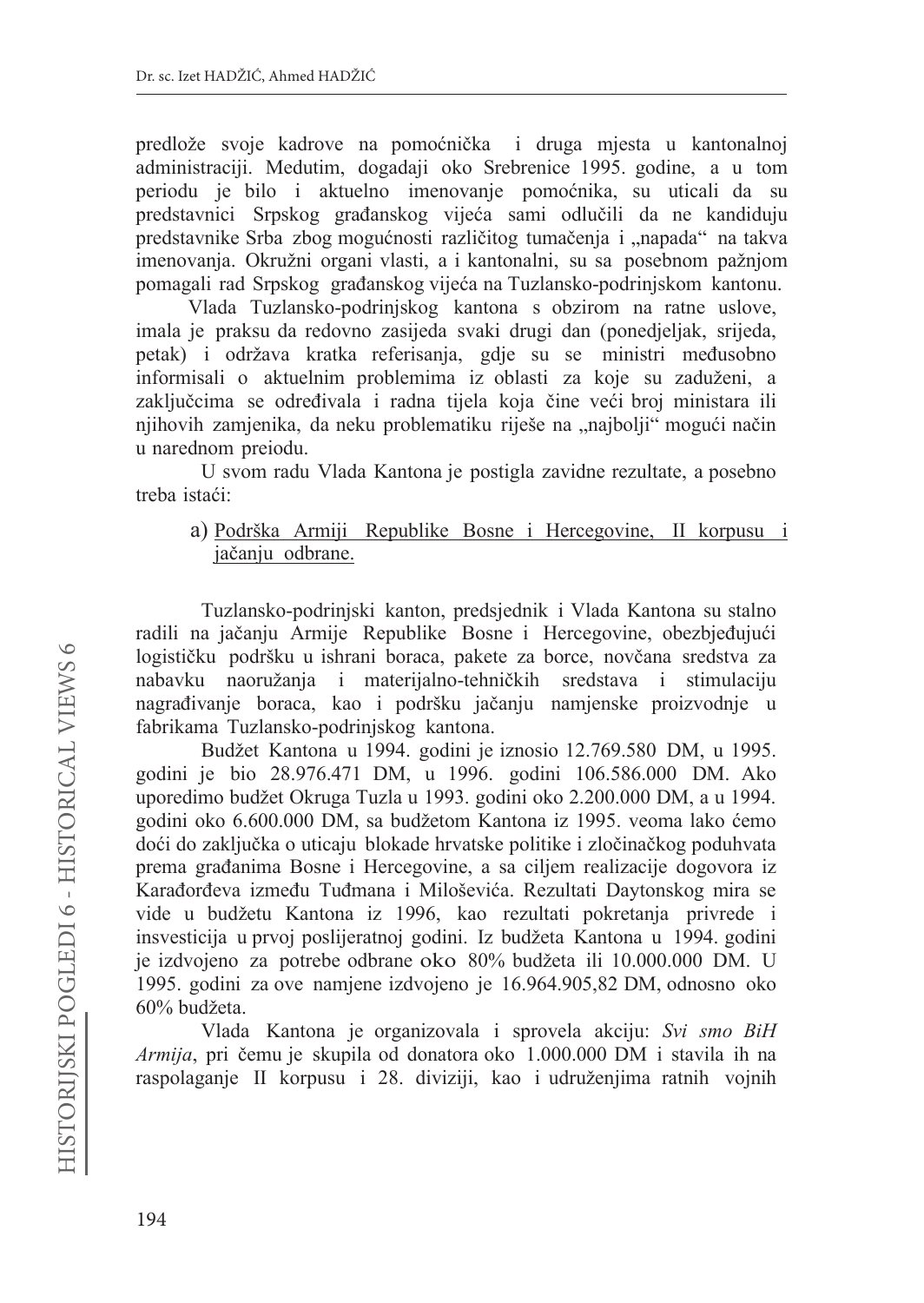invalida i šehida za pomoć u liječenju.<sup>15</sup> Ovoj akciji su se posebno odazvali ogranci SDA Švajcarske sa 150.000 DM, kao i SDA Živinice i pojedine mjesne zajednice i preduzeća koji su od organizatora akcije odlikovani plaketama. Akcija je imala za ciji da se borci nagrade za uspjehe na ratištu koji su bili evidentni kao i stvaranie i jačanie medusobnog jedinstva građana, privrede i Armije Republike Bosne i Hercegovine. U 1996. godini za potrebe Armije Bosne i Hercegovine je izdvojeno  $17.667.000.00^{16}$  DM. Zbog ovih aktivnosti, a i drugih koje su se ogledale u obilasku boraca na linijama fronta i obilascima ranjenika Tuzlanskopodrinjski kanton je 1995. godine dobio najveće armijsko priznanje.

### Podrška prognanim licima i povratku

Tuzlansko-podrinjski kanton od dana svog formiranja i izbora Vlade u prioritetne zadatke svog rada je, između ostalog, odredio i brigu o prognanim licima i poboljšanju uslova života u zastićenim zonama Srebrenice i Žepe. Više puta je predsjednik Kantona sa ministrima predlagao humanitarnim organizacijama na Kantonu, prije svega UNHCRu i Medunarodnom crvenom križu da obezbijede transport do Srebrenice, a da će im Vlada staviti na raspolaganje oko 1.000 tona razne robe: soli, brašna, šecera i drugih artikala, jer je bilo nezamislivo da se so u Srebrenici plaćala 35-80 DM<sup>17</sup> po kilogramu zbog nestašice, a u Tuzli je te robe bilo u tako velikim količinama. Humanitarne organizacije nikada nisu prihvatile ove ponude, čime su dokazale da su nemoćne u svojoj misiji i da su limitirane politikom međunarodne zajednice prema Bosni i Hercegovini. U posebno teškoj situaciji, Tuzlansko-podrinjski kanton se našao kada je došlo do sramne izdaje od strane međunarodne zajednice zaštićenih zona Srebrenice i Žepe, i kada je preko noći na slobodnu teritoriju Kantona stiglo oko 35.000 protjeranih civila, nejači uglavnom žena, djece i staraca iz Srebrenice. Vlada Kantona je istog momenta formirala Krizni štab za prihvat prognanika, a prihvat organizovala na aerodromu "Dubrave" smještajem pod šatore sa osnovnim ciljem da se međunarodnoj javnosti prezentira ovaj problem i obezbijedi podrška. Sa aerodroma je vršena dalja organizovana akcija zbrinjavanja ovog napaćenog naroda. Takođe je Vlada Kantona donijela odluku o korištenju viška stambenog prostora, kao i korištenju neuseljivog stambenog prostora, a u najkraćem

<sup>&</sup>lt;sup>15</sup> Više o ovoj akciji u Armija ljiljana, list 2. korpusa Armije Republike Bosne i Hercegovine, br. 63, 30.6.1995, 2

<sup>&</sup>lt;sup>16</sup> Svi finansijski pokazatelji su uzeti iz budžeta Tuzlansko-podrinjskog kantona koji je objavljivan u "Službenim novinama TPK-a".

<sup>&</sup>lt;sup>17</sup> Nijaz Mašić, *Istina o Bratuncu, agresija genocid i oslobodilačka borba 1992-1995*, "Dentus", 1996, 123-124.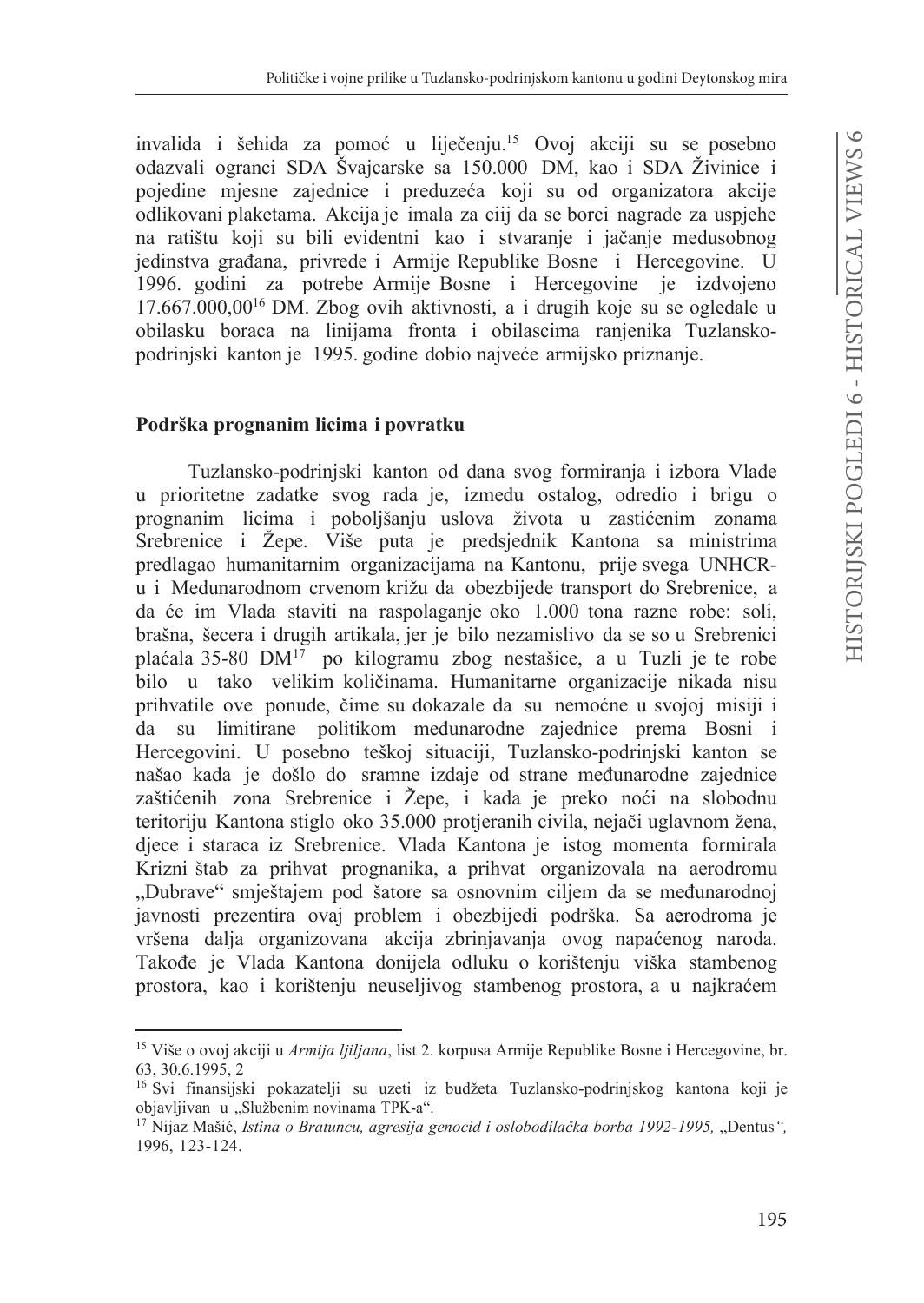roku je izrađen i program za smještaj prognanin lica iz Srebrenice za koji je određeno 17 lokacija na Kantonu i predviđeno 10 m<sup>2</sup> stambenog prostora po licu, a vrijednost programa je iznosila oko 289 miliona dolara. Svakako da ova sredstva nisu obezbijedena, ali sa dijelom sredstava koja su obezbijedena iz budžeta Kantona, Vlada je u najkraćem roku osposobila više desetina hiijada kvadratnih metara stambenog prostora, kao i ogrijev, peći i druge neophodne uslove za preživljavanje. Predsjednik Kantona, a i predstavnici Vlade<sup>18</sup> R/F Bosne i Hercegovine su se izborili za poseban status ovih prognanika kod UNHCR-a, čime se omogućuje da se sa 4.500 ugovora za naknadu obezbijedi smjestaj za oko 18.000 prognanika i da se po svakom prognaniku dobija 16 kilograma pomoći mjesečno, što i jeste 30% više nego po proračunu pomoći prognanicima. Zbog mogućih zloupotreba i glasina, kad su u pitanju donacije za ovo stanovništvo, predsjednik Kantona je formirao poseban logisticki centar za Srebrenicu, kao i komisiju za kontrolu pristizanja i distribuciju materijalnih i novčanih donacija za prognanike iz Srebrenice uglavnom sastavljene od rukovodstva općina Srebrenica, Bratunac, Vlasenica i Zvornik, sa osnovnim ciljem da oni odgovorno prezentiraju stanje o ovom pitanju.

"Nezapamćeni progoni civilnog stanovništva - žena. djece i staraca, masovna strijeljanja muškaraca svih uzrasta, koja su uslijedila padom i okupacijom UN zone Srebrenica, inicirala su donošenje Deklaracija o zaustavljanju i sprečavanju daljeg genocida nad narodom Srebrenice.

U ime toga, Skupština Tuzlansko-podrinjskog kantona na sjednici održanoj 16. 7. 1995. godine donijela je Deklaraciju u kojoj se pored ostalog zahtijeva:

- 1. Od Međunarodnog komiteta, Crvenog križa da se odmah u Srebrenicu, Bratunac, Novu Kasabu, Konjević Polje, Vlasenicu i Batkoviće, upute njihove komisije koje će ustanoviti broj zarobljenih osoba i stanje u kome se nalaze, te da osiguraju njihovo oslobođenje i siguran dolazak na slobodnu teritoriju Republike Bosne i Herregovine.
- 2. Da se ne vrši organizovano raseljavanje prognanika iz Srebrenice van slobodnih teritorija Republike Bosne i Hercegovine.
- 3. Da UN odmah osiguraju sredstva za humani smještaj prognanika prema međunarodnim standardima, te da preuzmu brigu o potpunom zbrinjavanju prognanika iz Srebrenice smještenih na slobodnoj teritoriji Republike Bosne i Hercegovine - sve do ponovnog uspostavljanja sigurnosne i demilitarizovane zone Srebrenica.
- 4. Da snage UNPROFOR-a budu postavljene na međunarodno priznate granice Republike Bosne i Hercegovine sa Srbijom i Crnom Gorom.

<sup>&</sup>lt;sup>18</sup> Ispred Vlade R/F Bosne i Hercegovine poseban doprinos dali su slijedeći ministri: dr. Hasan Muratović, Muharem Cero i dr. lzet Žigić.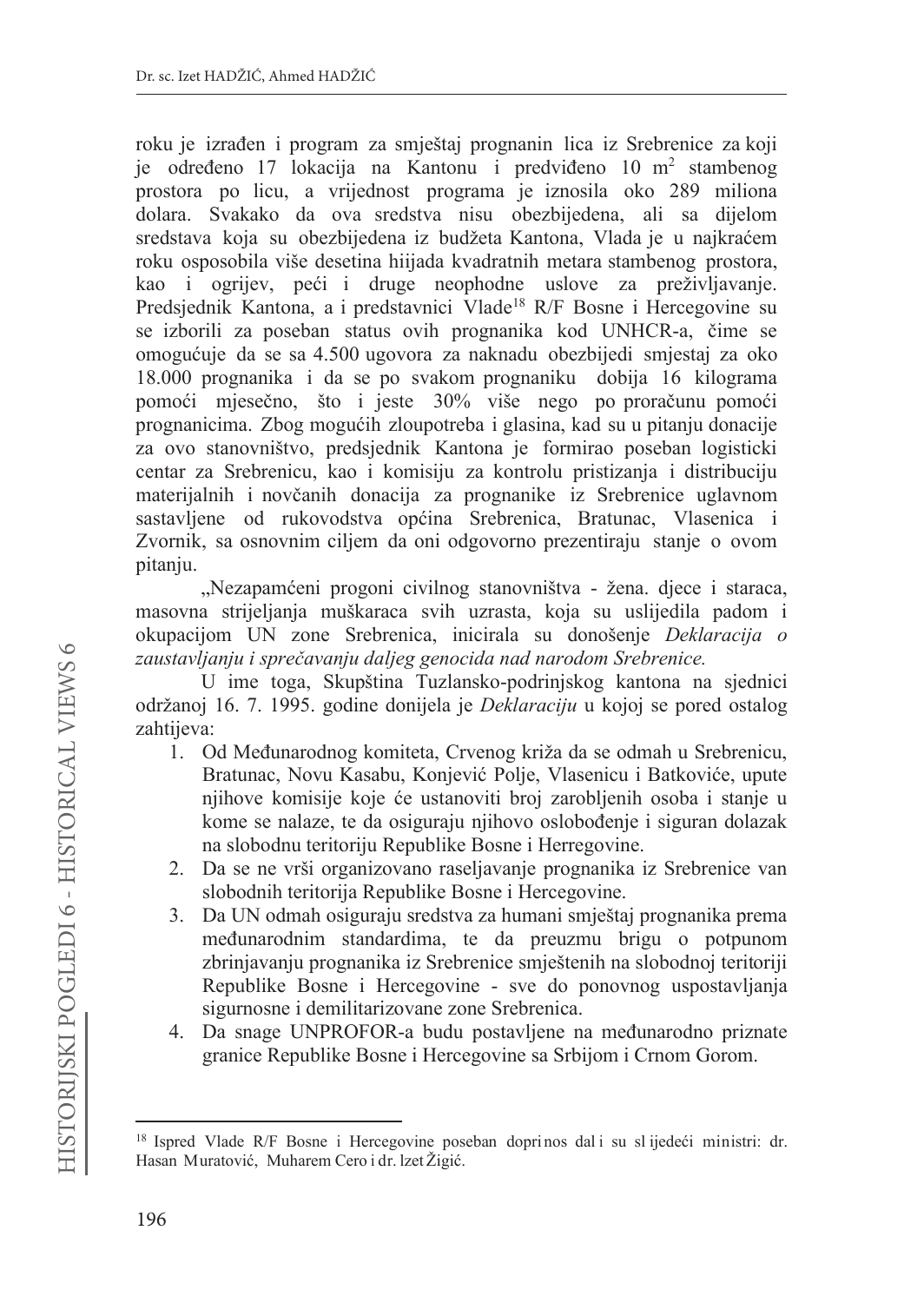- 5. Da se temelijto preispita sprovođenje sadašnjeg mandata UNPROFORa u Republici Bosni i Hercegovini.
- 6. Da Predsjedništvo Republike Bosne i Hercegovine podnese zahtjev za pokretanje krivičnog postupka kod Međunarodnog suda u Hagu protiv, Butros Butros Galija, Jasuši Akašija i drugih funkcionera, odnosno odgovornih lica UN-a kao saučesnika u zločinu genocida protiv naroda Srebrenice i naroda Republike Bosne i Hercegovine.
- 7. Hitno preduzimanje potrebnih preventivnih, pa i vojnih akcija NATO-a u cilju sprečavanja scenarija iz Srebrenice u demilitariziranoj zoni Žepa i svim sigurnosnim zonama u Republici Bosni i Hercegovini.<sup>19</sup>

Osim toga, Skupština je podržala:

- 1. Zahtjev republičkih organa upućen UN da odmah uspostave proklamovanu sigurnosnu i demilitariziranu zonu Srebrenice - uz upotrebu svih sredstava koja im stoje na raspolaganju.
- 2. Pismo predsjednika Predsjedništva Republike Bosne i Hercegovine upućeno predsjedniku Francuske u kojem prihvata njegovu ponudu da novoformirane snage za brza dejstva iz Francuske budu te koje će odmah uspostaviti sigurnosnu i demilitarizovanu zonu Srebrenice.
- 3. Zahtjev republičkih vlasti za podizanje embarga na naoružanje Republici Bosni i Hercegovini.<sup>20</sup>

Deklaracija je dostavljena narodima zemalja članica UN-a, Savjetu bezbjednosti UN-a. Evropskom parlamentu, Generalnom sekretaru NATO pakta Vili Klasu, predsjednicima zemalja članica Kontakt grupe UN-a, predsjednicima zemalja Kontakt grupe islamskih zemalja, Evropskoj zajednici, državnim organima Republike Bosne i Hercegovine i Federacije Bosne i Hercegovine i parlamentarnim strankama Skupštine Tuzlansko-podrinjskog kantona."21

Ministarstvo unutrašnjih poslova Kantona je poduzelo posebne mjere za održavanje javnog reda i mira i da se "genocid u Srebrenici"<sup>22</sup> ne zloupotrijebi i naruše međuljudski odnosi prema srpskom stanovništvu na Kantonu. Vlada Kantona, kao i rukovodstva općina Tuzle i Srebrenika su jasno dali do znanja da bez obzira na svu situaciju neće dozvoliti anarhističko ponašanje ni masa ni pojedinaca, u smislu bilo kakvih reakcija prema srpskom stanovništvu. Srpskom građanskom vijeću je saopćen stav da to poruče Srbima i da je najvažnije da izbjegnu svaki konflikt, a u

<sup>&</sup>lt;sup>19</sup> Deklaracija o zaustavljanju i sprečavanju daljeg genocida nad narodom Srebrenice, "Službene novine TPK", br. 2/95, 29. i 30.

 $20$  *Isto.* 

<sup>&</sup>lt;sup>21</sup> Grupa autora, Skupština Tuzlanskog kantona 1994-2004, Tuzla 2004, 54-55.

<sup>&</sup>lt;sup>22</sup> O razmjerama stradanja stanovništva zaštićene zone, odnosno o genocidu u Srebrenici u prvim danima nije se imalo potpunih informacija.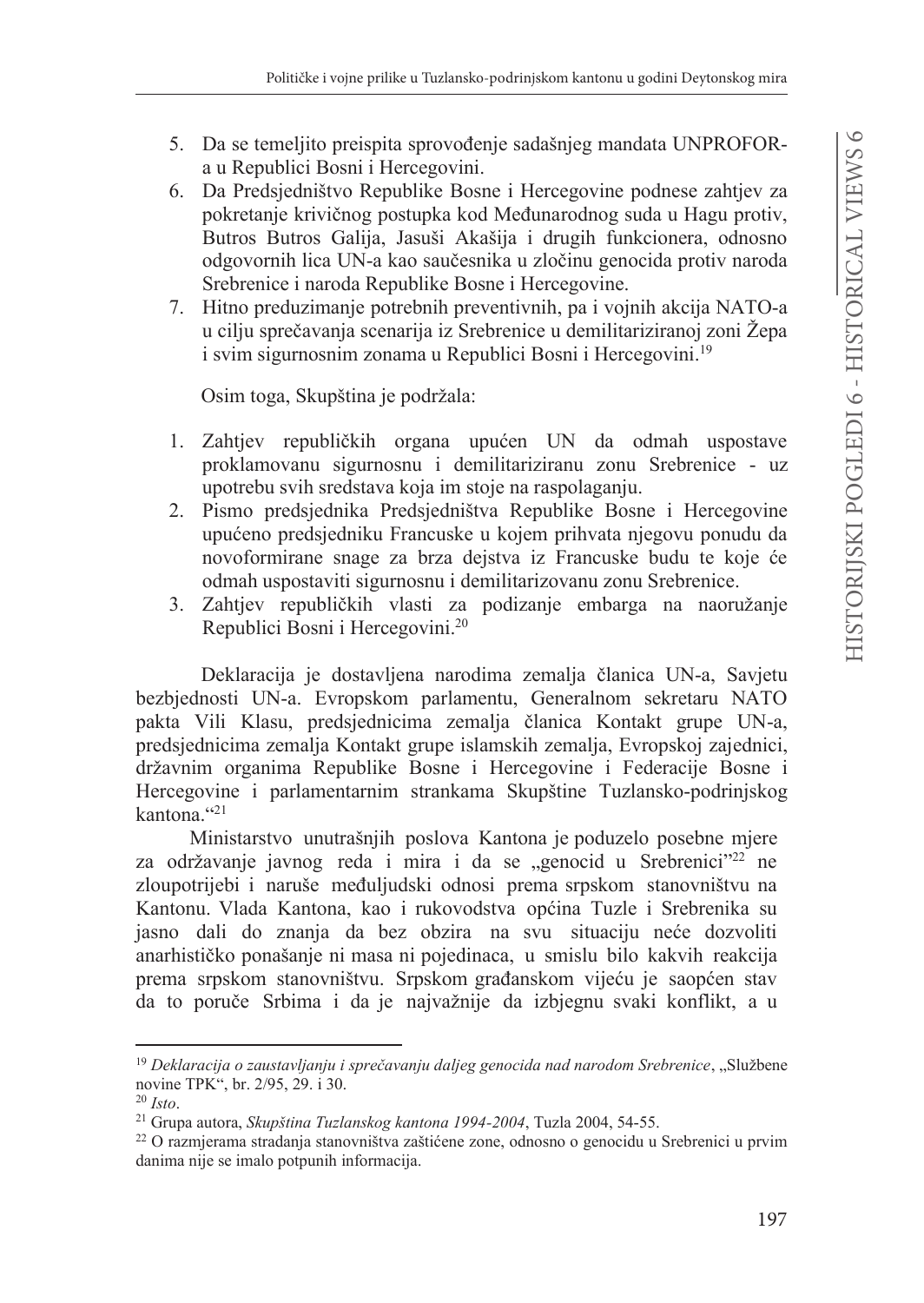"slučaju nastajanja bilo kakve štete na imovini da će Vlada tu štetu u nadoknaditi". Zahvaljujući naikraćem vremenu stalnoj aktivnosti predsjednika i Vlade Tuzlansko-podrinjskog kantona onemogućene su negativne posljedice slabljenja odbrane i narušavanje javnog reda i mira. Mogućnost izbijanja međunacionalnih sukoba izazvanih genocidom građana zaštićene zone Srebrenice je minimizirana. Dakle, bezbjedonosno stanje na Tuzlansko-podrinjskom kantonu nije bitnije narušeno.

### Vojne prilike na području Tuzlansko-podrinjskog kantona

Efekti mirovnog sporazuma su se pozitivno odrazili i na jačanje Armije Republike Bosne i Hercegovine. Snabdjevanje hranom i osnovni životni namirnica za vojničke pakete, potrebnom odjećom, obućom i drugim materijalno tehničkim sredstvima i drugim potrebama za pripadnike II korpusa u najvećoj mjeri preuzela je Vlada kantona što je veoma uspješno odrađivala pogotovo za jedinice dislociranih i novoosnovanih opština.

Određena kadrovska poboljšanja u II korpusu su doprinijela i borbenim uspjesima u prvim mjesecima funkcionisanja kantona. Među značajnijim uspjesima na prvom mjestu navodimo oslobađanje Lisače,<sup>23</sup> kojom prilikom je na predaju prisiljen 61 agresorski vojnik. Akcija je značajna što agresorske snage nisu uspjele više od 14 dana da deblokiraju jedinicu na položaju na Lisači što pokazuje nadmoć u svakom pogledu a pogotovo u hrabrosti pripadnika Armije, a posebno civiliziranost u ponašanju prema zarobljenicima od trenutka predaje do sprovođenja i predaje organima bezbjednosti u Tuzli. Ovaj postupak Armije uvijek treba uporediti sa postupkom vojnika ratnog zločinca Ratka Mladića spram stanovnika Srebrenice ili slikama Škorpiona spram dječaka Srebrenice. Sljedeći značajni uspjesi su oslobođenje Visa kod Gračanice, Vijenca kod Lukavca, Grede na Majevici.

Stanje vojnih prilika na kraju 1994 godine najbolje nam potvrđuje odgovor generala Seada Delića na pitanje Koliko Bošnjacima treba do slobode?

Delić:

<sup>&</sup>lt;sup>23</sup>Više o ovoj akciji u Armija ljiljana, br. 58, 26.12.1994, 9. i https://www.historija.ba/d/592pocela-akcija-majevica-lisaca-94/ (Pristup 17.11.2020). Lisača je bila suđena gazijama iz 241. sprečansko muslimanske brigade. Poslije 15 dana izviđanja i sjajne akcije odsijecanja četnika na koti 806, dvadeset i tri dana je trajala borba za žive četnike. Za šest prvih dana gazije su odbile četrdesetak žestokih četničkih napada u pokušaju proboja obruča i spajanja s četnicima na Lisači. U petnaestodnevnim borbama na Majevici uništena je jedna četnička praga samohotka i tenk T-55, uz 70 do 100 poginulih četnika. Zarobljeno je oko 80 pušaka, jedan PAM, jedan PM M-84, dva MB 82mm, dva MB 60mm, dosta municije, jedna induktorska telefonska centrala. Zarobljen je 61 četnik, a 24 je izvučeno poginulih. Među zarobljenima uglavnom su ugljevički Srbi, a dok se među njima provukao i jedan stanovnik Beograda.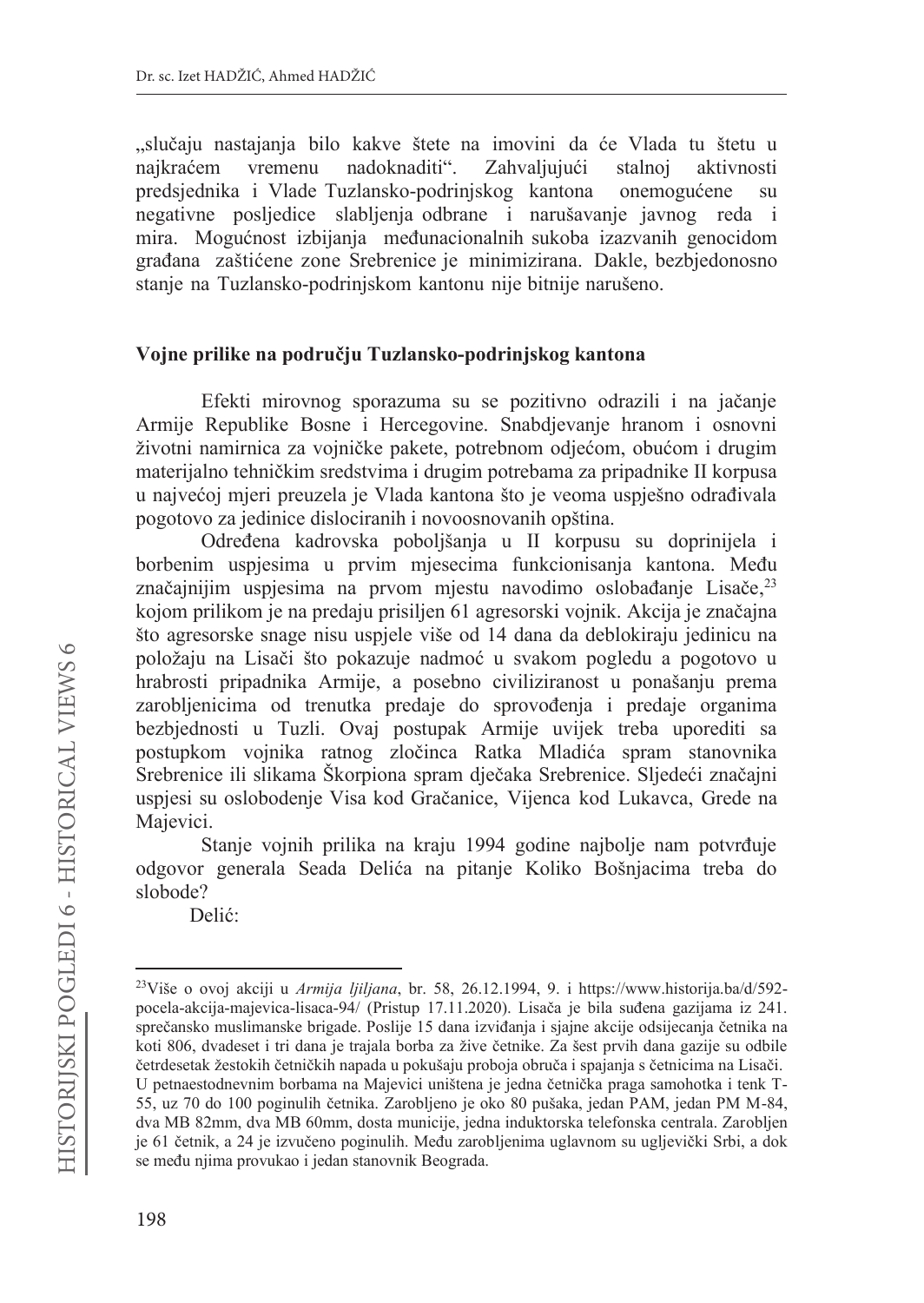Kamo sreće kad bi bili na pola puta. Sve dok je ovog zavjereničkog odnosa prema našoj zemlji, lično ne očekujem da će to tako brzo doći. Prošli smo ubjeđen sam najgore. Slijedi nam svjetlija i perspektivnija budućnost. Iz taktičke inicijative koju sad imamo vrlo brzo ćemo preći na operativnu i strategijsku inicijativu, čime će i kraj rata i toliko očekivana sloboda biti bliže.<sup>24</sup>

Naredna, 1995. godina počela je sa potpisanim četveromjesečnim primirjem. U drugoj polovici marta agresorskim napadima na Kikove na Majevičkom ratištu prekinuto je primirje 17.03.1995. Od ovog datuma do polovice maja slomljena je neprijateljska ofanziva zvana "Spreča" koja je imala za cilj da slobodnu teritoriju Teočaka, Sapne i djela Kalesije zauzme i uspostavi novu linju Majevica Dubnica Vis.<sup>25</sup> Posebno je interesantno analizirati ovaj dokument u tački 7.6. koja se odnosi na. Moralno političke pripreme u kojem stoji:

> Neposredno pred početak operacije sve pripadnike komandi i jedinica koje učestvuju u istoj, upoznati sa ciljem, značajem i zadacima ove operacije.

> Pri tome, posebno istaći: međunarodne okolnosti u kojima se izvodi operacija (aktivnosti članica Kontakt grupe, a posebno Rusije na prihvatanju novog mirovnog ruskog predloga o rešenju krize u bivšoj Bosni i Hercegovini)".<sup>26</sup>

Iz navedenog da se zaključiti da Komanda jačanje borbenog morala zagovara na podršci Kontakt grupe za njihove vojne operacije, i da se one sprovode sa ciljem realizacije novog mirovnog ruskog prijedloga o rješenju krize u Bosni i Hercegovini. Ako se ovim činjenicama doda da je ova operacija rezultat sastanka na Jahorini vojno-političkog vrha Savezne Republike Jugoslavije (SRJ) i RS o daljim aktivnostima u ratu protiv Republike Bosne i Hercegovine održan je 4. i 5. marta 1995. godine, dolazimo do jednostavnog zaključka da su sve vojne aktivnosti Agresora koordinirane sa Beogradom i ruskom diplomatijom kao i drugim međunarodnim prestavnicima saučesnicima u zavjeri protiv Bosne i Hercegovine. Zavjerenička grupa pored srpskih, ruskih prestavnika imala je engleske, francuske, grčke, kao i članove iz institucija UN u ličnostima Butrosa Galija i Jasuši Akašija.

Poslije neuspjelih vojnih opracija agresorske snage oslanjajući se na

<sup>&</sup>lt;sup>24</sup> Armija Bosne i Hercegovine 1992-1995, ratne reportaže, NIPP Ljiljan 2009, 93.

<sup>&</sup>lt;sup>25</sup> Više o planovima agresora i slamanju ove operacije u radu: Sead Selimović, Operacija "Sadejstvo 95" i pokušaj okupacije tuzlanskog kraja, Arhivska praksa, br. 20, Tuzla 2017, 569-580.

<sup>&</sup>lt;sup>26</sup> Sead Selimović, Izet Šabotić, Drugi korpus Armije Republike Bosne i Hercegovine 1992-1995, Tuzla 2017, 446.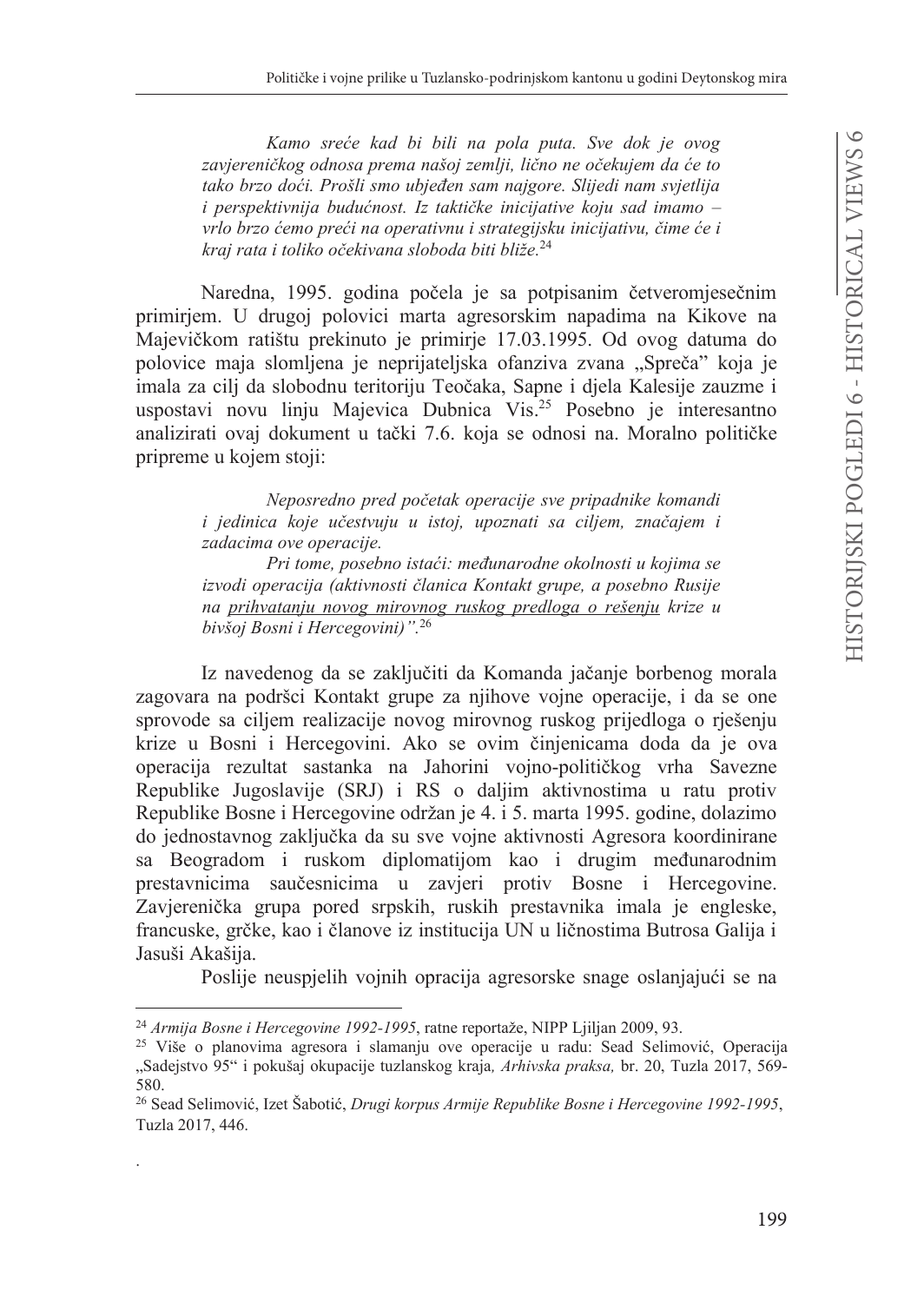zavjereničku grupu iz krugova kontakt grupe da će proći nekažnjeno, svoju sposobnost iskazuju da neće poštovati Rezolucije UN-a,<sup>27</sup> nakon čega su uslijedile aktivnosti prema pripadnicima UNPROFORA,<sup>28</sup> granatiranje zaštićenih zona, Tuzle, Sarajeva, Bihaća i Goražda kao i osvajanju zaštićene zone Srebrenica i Žepa sa masovnim ubijanjima odnosno genocidom nad stanovništvom Srebenice.

Vojne prilike u 1995. godini na Tuzlanskoj regiji su se odvijale na frontu II korpusa u 54 borbena dejstva<sup>29</sup> sa pobjedama nad agresorskim snagama i oslobađanjem oko 190 km<sup>2</sup> prostora u opraciji "Uragan" u sadejstvu sa III korpusom, čime su spojena dva najveća korpusa Armije Republike Bosne i Hercegovine.

Stanje je od strane međunarodne zajednice, licemjerstvo, embargo, saučesništvo u genocidu nad građanima Bosne i Hercegovine, držano namjerno tako da Armija Republike Bosne i Hercegovine nema snage da zada konačan udarac, a hrabost njenih pripadnika je bila takva da ni agresor za 42 mjeseca koliko mu je omogućavala zavjerenička grupa nije uspio.

### Politički stavovi Okruga Tuzla i kantonalnih organa po pitanju mirovnih pregovora

Skupština Okruga Tuzla je podržavala Predsjedništvo Bosne i Hercegovine i Vladu Bosne i Hercegovine u naporima da se zaustavi rat i nađe mirovno rješenje, i takođe je energično osuđivala podjele po nacionalnom principu kao i cijepanje teritorije Okruga.<sup>30</sup> Skupština Okruga Tuzla je predlagala Predsjedništvu Bosne i Hercegovine da mirovna rješenja uslovi sa:

- otvaranjem plavih puteva i obezbjeđenjem sigurnog kretanja ≻ istim.
- $\triangleright$  apsolutni prestanak svih borbenih dejstava,
- $\triangleright$  trenutno oslobađanje svih zarobljenika,

<sup>&</sup>lt;sup>27</sup> Radovan Karadžić: Riješili smo da branimo svakog Srbina. Sada sam slobodan da ignorišem sve rezolucije, pogotovo prema UNPROFOR-u. Sonja Biserko Bosna i Hercegovina - jezgro velikosrpskog projekta, Biblioteka Svedočanstva, br. 27, Beograd 2006, 94. (dalje: S. Biserko, Bosna i Hercegovina - jezgro velikosrpskog projekta).

<sup>&</sup>lt;sup>28</sup> Bosanski Srbi drže 300 talaca – pripadnika UN, kao garanciju protiv zračnih udara NATO-a, na 20 lokacija u Bosni. UN za neke taoce znaju gdje se nalaze, a za neke nemaju ni nagovještaja. Portparol UN Aleksei Ivanko: "UN informacije zavise od IRC-a u određivanju mjesta gdje su taoci i njihovog tretmana." S. Biserko, Bosna i Hercegovina - jezgro velikosrpskog projekta, 94. <sup>29</sup> Popis b/d izvedenih u z/o 2. Kopusa 1992-95.

<sup>&</sup>lt;sup>30</sup> Skupština Okruga Tuzla je na svojoj trećoj sjednici razmatrala i zauzela stavove o ženevskim pregovorima, Vance-Owenov plan je razmatrala na sedmoj sjednici, a izvjestilac je bio član Predsjedništva Republike Bosne i Hercegovine, Ejup Ganić. Sugestije ovog organa su se odnosile na Brčko, ratne štete i obezbjeđivanje sredstava za obnovu zemlje.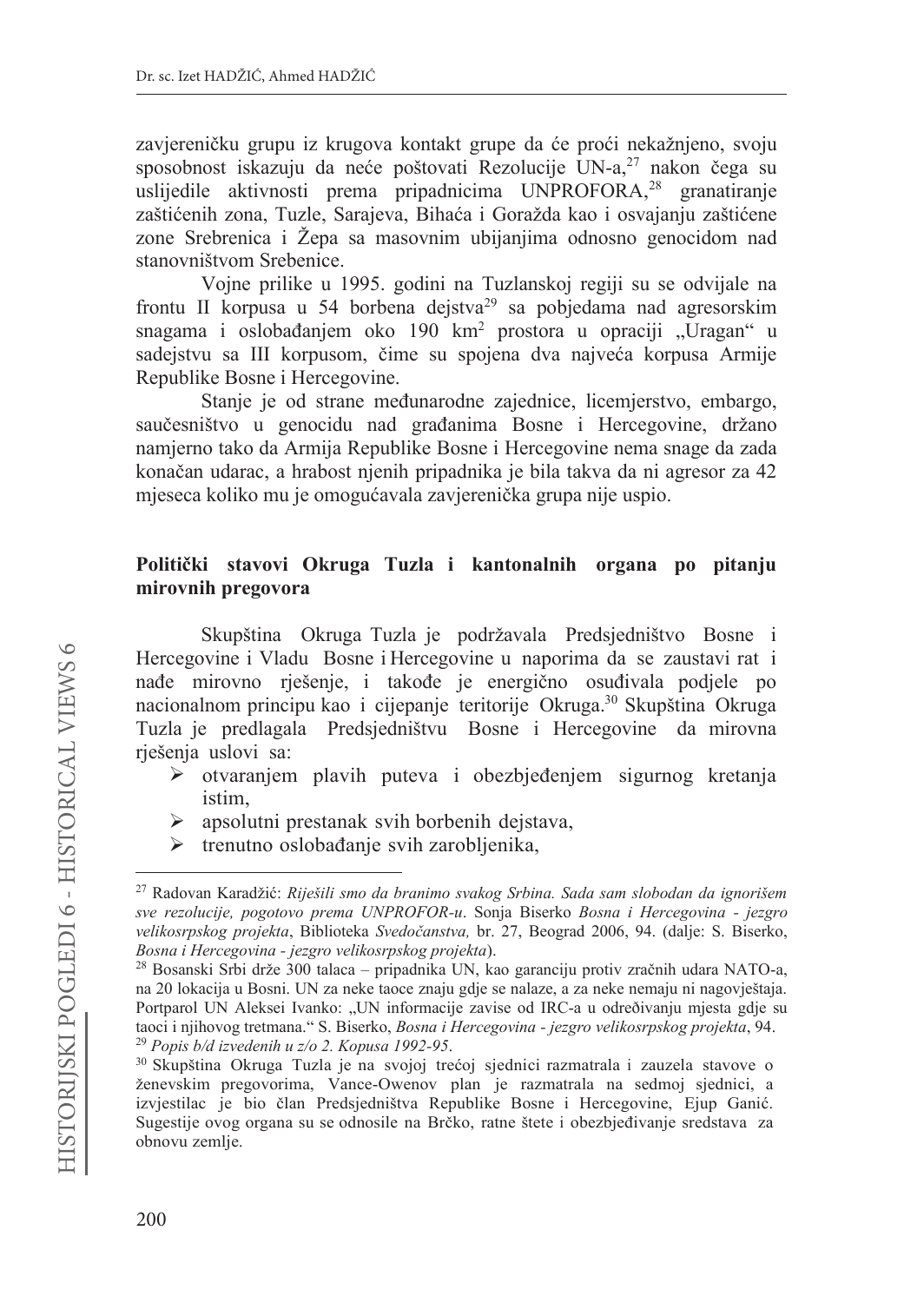- $\triangleright$  omogućavaniem prostorima sa većinskim bošniačkim stanovništvom međusobne povezanosti i izlaska na more,
- > onemogućavanjem učešća ratnih zločinaca u budućoj vlasti,
- $\triangleright$  obezbijeđivanjem naknade ratne štete,
- obezbijeđivanjem čvrste garancije za povratak prognanika,  $\blacktriangleright$
- unošenjem odredbe kojom se sprječava izlazak iz saveza barem  $\blacktriangleright$ za narednih 20 godina. $31$

Politički stavovi Kantonalnih organa vlasti i Kantonalnog odbora SDA sa ove regije po pitanju mirovnih pregovora bili isti po svim pitanjima i na tragu regionalnog odbora i Okruga Tuzla. Duboko uvjereni da su planovi međunarodne zajednice u svim prilikama uglavnom u osnovi bili protiv istinske i prave multietničke Bosne i Hercegovine, odnosno nudili su neprihvatljiva rješenja bolje reći davali su vrijeme prvo Miloševiću, a time su potakli i Tuđmana da u Bosni mogu ratnim zločinima i genocidom realizirati svoje teritorijalne pretenzije s obzirom da je državi Bosni i Hercegovini nametnut embargo na naoružanje. Politički stavovi ovih organa su bili prvenstveno u jakoj podršci Predsjedniku Izetbegoviću i njegovim mirovnim naporima.

U slučaju Dejtonskog sporazuma predsjednik Kantona i Kantonalni odbor SDA zahtijevali da se delegacija Republike Bosne i Hercegovine povuče sa pregovora ukoliko Podrinje (Zvomik, Vlasenica, Bratunac i Srebrenica) nije u sastavu Federacije, što se odnosilo i na Brčko.<sup>32</sup> Ovi stavovi su isključivo rezultat dobrog političkog i bezbjedonosnog stanja na tuzlanskoj regiji u odnosu na ostale: Sarajevo, Zenica, Bihać, Mostar i Goražde, jer sa aspekta bezbijednosti, život na tuzlanskoj regiji je bio znatno sigurniji i lakši u odnosu na ostale djelove Bosne i Hercegovine, gdje su civili bili meta snajperista, granata, genocidne vojne mašinerije srbskog agresora zbog blizine linija razgraničenja i iscrpljeni nestašicama vode, struje, plina i drugim osnovnim životnim potrebama.

Daytonsko mirovno rješenje koje je uslijedilo nakon prijedloga plana Kontakt gupe bilo je neprihvatljivo za političke strukture na Tuzlanskopodrinjskom kantonu, te su od Predsjednika Izetbegovića tražili pojašnjenje za prihvatanje ovako nepovoljnog rješenja pogotovo zbog:

- 1. osam sela opštine Zvornika oko Sapne, sa oko 3.000 stanovnika, koja su bila slobodna a linijom razgraničenja su ostala u drugom entitetu,
- 2. drugog entiteta,

<sup>31</sup> Oven-Stoltenbergov plan Skupština Okruga Tuzla je razmatrala na 12. sjednici uz pristustvo 14 poslanika Skupštine Republike Bosne i Hercegovine i 15 javnih, naučnih i kulturnih radnika. Ove stavove je iznijela i na zasjedanju Skupštine Republike Bosne i Hercegovine.

<sup>&</sup>lt;sup>32</sup> Arhiv Kantonalnog odbora SDA Tuzla, br. 5/96, Zapisnik sa sjednice Kantonalnog odbora SDA Tuzlansko-podrinjskog kantona, od 15.12.1995.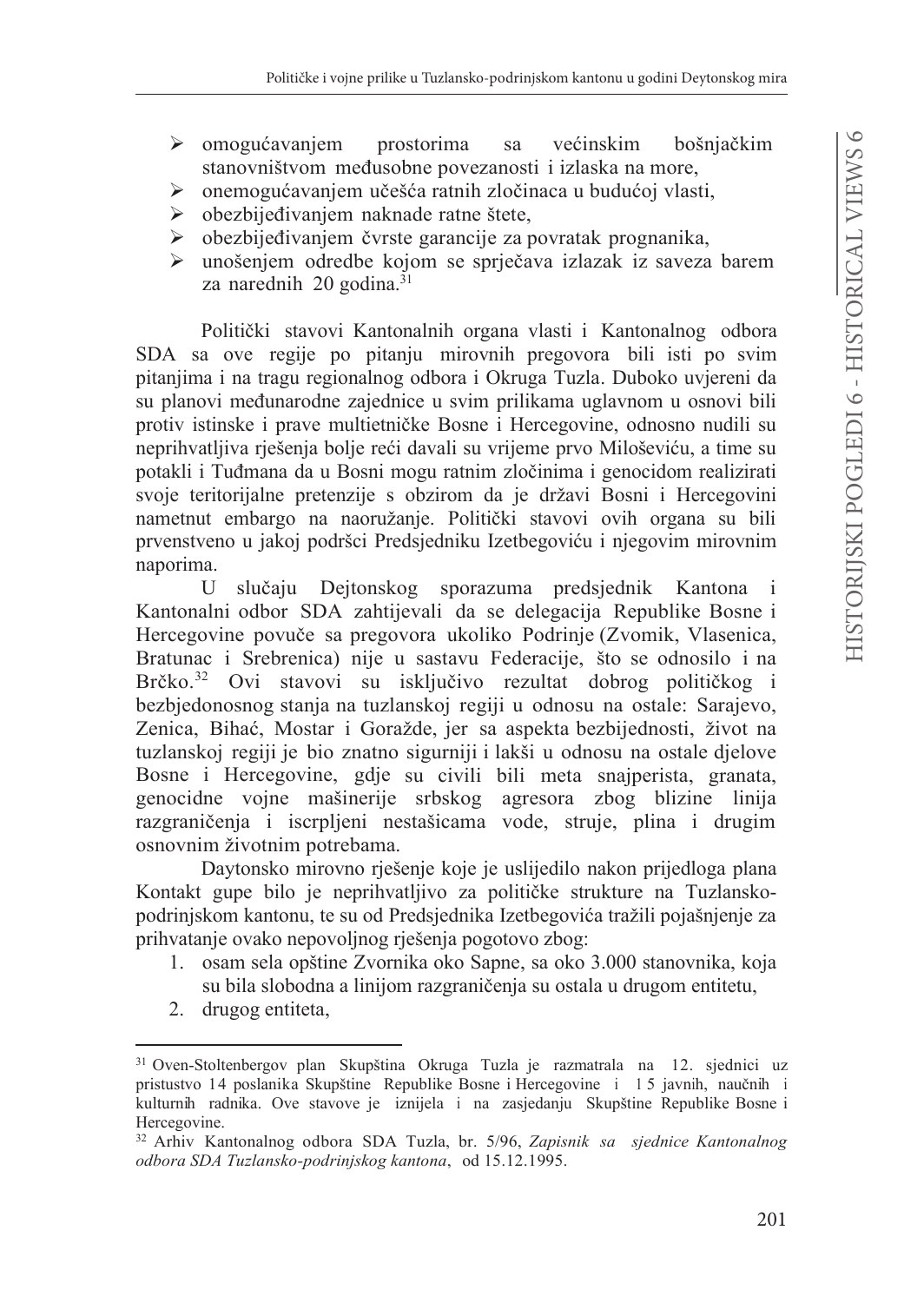- 3. teritorija Tuzlansko-podrinjskog kantona, područje opština Podrinja Srebrenica, Bratunac, Vlasenica i najveći dio opštine Zvornika koji je u sastavu drugog entiteta,
- 4. kao i nerješenog pitanja Brčkog.

Na sastanku Kantonalnog odbora SDA 15.12.1995. jasno je postavljeno pitanje šta je sa povratkom u podrinje, ako se nećemo vraćati u podrinie, a oslobađa se Vogošća da li će se građani Bratunca, Srebrenice ... naseliti tamo jer je to u Deytonu učinjeno na njihovu štetu. Na ovom sastanku je zaključeno:

- 1. da opšinski odbori dostave predloge za korekciju linija,
- 2. da se pri vladi kantona formiraju ekspertni timovi po svim pitanjima devtona, pa i arbitraže za Brčko,
- 3. da se što prije ode u Sarajevo i sa Predsjednikom Izetbegovićem razjasne sva pitanja jer je ovaj kanton mnogo oštećen.<sup>33</sup>

Na sastanku Predsjednik Izetbegović je iznio: "Ja sam morao ovo prihvatiti a prvenstveno što građani Sarajeva nebi mogli podnijeti još jednu zimu. Za stolom ja sam dobio oko 15% slobodne teritorije za čije oslobađanje bi poginulo mnogo naših najboljih sinova. Dobili smo priliku da u miru gradimo i jačamo Bosnu i Hercegovinu i da sačuvamo živote naših građana. Bojim se da je i naša biološka komponenta dovedena do minimuma. Vi ako mislite da treba ratovati to uvijek možete, ali vodite računa kako će te završiti rat. U ovom svijetu ovakav kakav je niko se posebno ne uzbuđuje zbog ratnih stanja. Pregovoračima je mnogo bitniji njihov uspjeh nego li pravda i pravedno rješenje".

# Zaključna razmatranja

Sprovođenjem Washintonskog sporazuma i njegova implementacija na tuzlanskoj regiji dovela je do formiranja Tuzlansko-podrinjskog kantona organa vlasti sa veoma visokim ovlastima. Otvorene komunikacije prema Hrvatskoj i svijetu veoma brzo su omogućile normalizaciju stanja na kantonu kao i jačanju borbene moći Armije Republike Bosne i Hercegovine koja je u drugoj polovici 1994. godine zabilježila važne borbene uspjehe na Lisači, Vijencu, Visu, Majevičkom i drugim ratištima. Normalizacija života i ojačana Armija za političke strukture ovog kantona, davala je nadu za povoljan ishod mirovnih rješenja. U 1995. godini jedinice 2. korpusa su imale 49 borbi, 3 boja i 2 operacije u kojim su uspješno porazili sve agresorske napade i oslobodili oko 190 km<sup>2</sup> nove teritorije. Armija Republike Bosne i Hercegovine zbog embarga i zavjereničke grupe i krugovima međunarodne zajednici nije bila u

<sup>&</sup>lt;sup>33</sup> Zapisnik KO SDA sa sastanka IO, od 15.12.1995.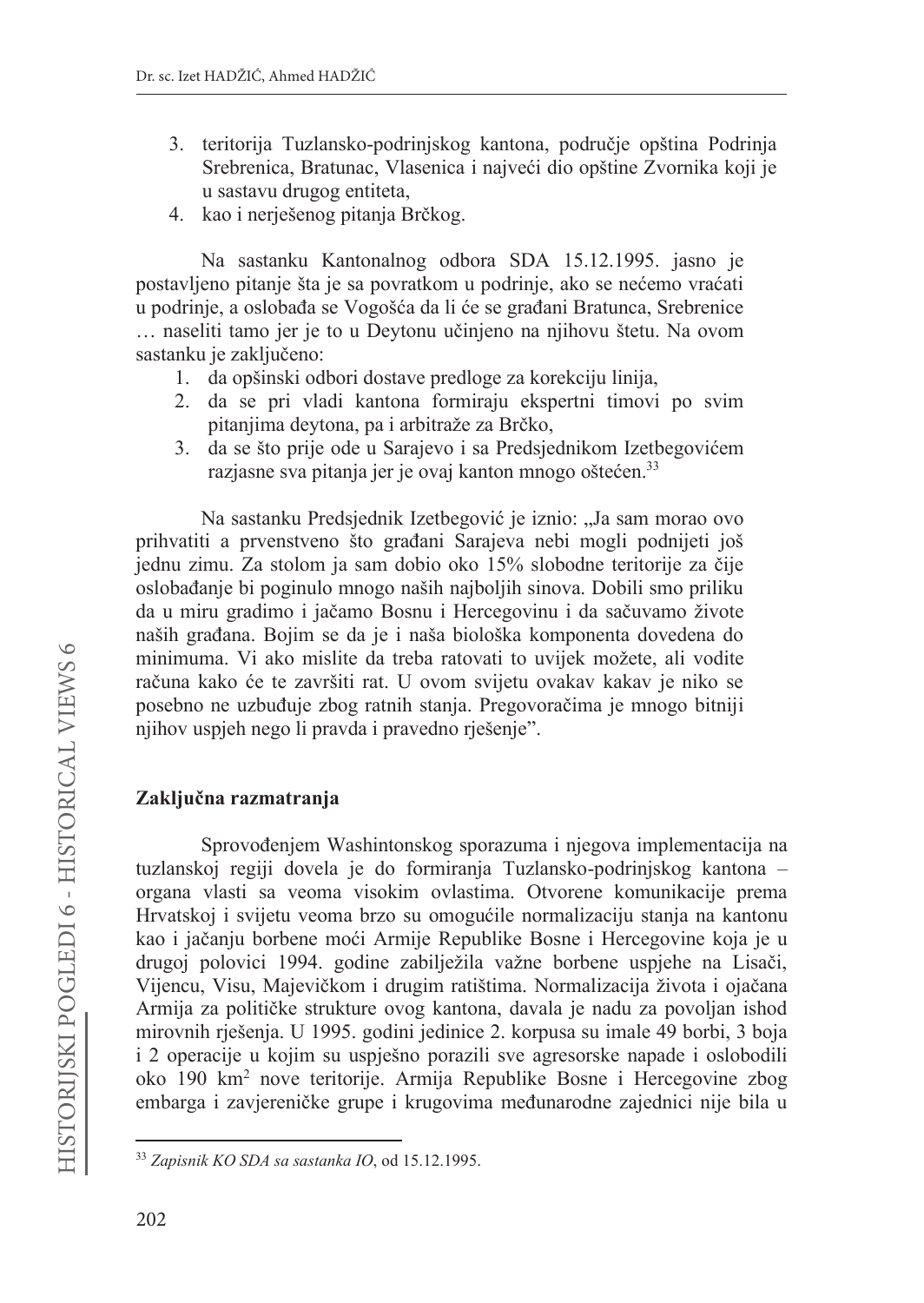mogućnosti da zada i konačan udarac agresoru i genocidnoj velikosrpskoj strukturi.

Prema mirovnim rješenjima političke strukture su zauzimale vrlo jasne stavove. Rasprave su vođene na zasjedanju Skupštine Okruga Tuzla u čijem radu su učestvovali pored članova Skupštine poslanici u Skupštini Republike Bosne i Hercegovine, kao i istaknuti javni i kulturni radnici. Politička podrška mirivnim naporima Predsjedniku Izetbegoviću uvijek je isticana u prvom planu, a takođe je energično osuđivana podjela po nacionalnom principu kao i Skupština Okruga Tuzla je cijepanie teritorije Okruga. predlagala Predsjedništvu Bosne i Hercegovine da mirovna riešenja uslovi sa: otvaranjem plavih puteva i obezbjeđenjem sigumog kretanja istim, prestanak borbenih dejstava, trenutno oslobađanje svih zarobljenika, omogućavanjem prostorima sa većinskim bošnjačkim stanovništvom međusobne povezanosti i izlaska na more, onemogućavanjem učešća ratnih zločinaca u budućoj vlasti, obezbijeđivanjem naknade ratne štete, obezbijeđivanjem čvrste garancije za povratak prognanika i unošenjem odredbe kojom se sprječava izlazak iz saveza barem za narednih 20 godina.

Dejtonsko mirovno rješenje je bilo neprihvatljivo zbog položaja Podrinja i nerješenog pitanja za Brčko, zašto je traženo i da se naša delegacija povuče sa mirovnih pregovora, a i posebno pojašnjenje od Predsjednika Izetbegovića zašto je prihvatio ovako nepovoljno mirovno rješenje.

# **Summary**

The implementation of the Washington Agreement and its implementation in the Tuzla region led to the formation of the Tuzla-Podrinje Canton - a government body with very high powers. Open communications with Croatia and the world very quickly enabled the normalization of the situation in the canton and the strengthening of the fighting power of the Army of the Republic of B&H, which in the second half of 1994 recorded important fighting successes on Lisača, Vijenac, Vis, Majevica and other battlefields. The normalization of life and the strengthened Army for the political structures of this canton, gave hope for a favorable outcome of peace solutions. In 1995, units of the 2nd Corps had 49 battles, 3 battles and 2 operations in which they successfully defeated all aggressor attacks and liberated about 190 km2 of new territory. Due to the embargo and the conspiracy group and the circles of the international community, the Army of the Republic of Bosnia and Herzegovina was not able to deliver a final blow to the aggressor and the genocidal Greater Serbia structure.

According to the peace solutions, the political structures took very clear positions. The discussions were held at the session of the Assembly of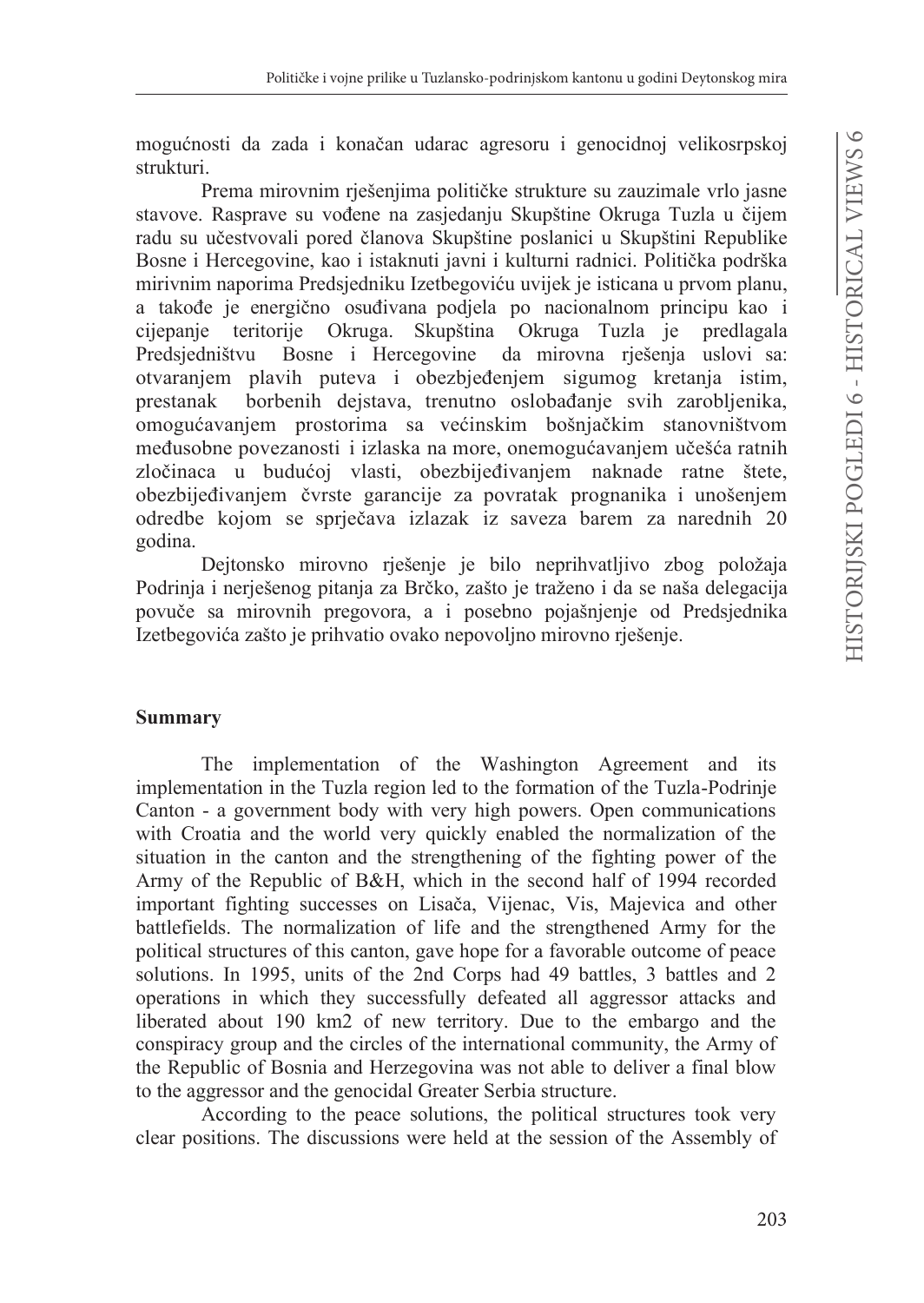the District of Tuzla, in the work of which, in addition to the members of the Assembly, deputies in the Assembly of the Republic of Bosnia and Herzegovina, as well as prominent public and cultural workers participated. Political support for the peace efforts of President Izetbegović has always been highlighted, and the division according to the national principle has been strongly condemned, as has the division of the territory of the District. The Assembly of the Tuzla District proposed to the Presidency of Bosnia and Herzegovina to make peace solutions conditional on: opening of blue roads and ensuring their safe movement, cessation of hostilities, immediate release of all prisoners, enabling areas with Bosniak majority population in the future government, by providing compensation for war damages, by providing a firm guarantee for the return of refugees and by introducing a provision that prevents leaving the alliance for at least the next 20 years.

The Dayton peace solution was unacceptable due to the position of Podrinje and the unresolved issue for Brcko, why it was requested that our delegation withdraw from the peace negotiations, and a special explanation from President Izetbegovic why he accepted such an unfavorable peace solution

# **BIBLIOGRAFIJA/BIBLIOGRAPHY**

### Neobjavljeni izvori/Unpublished sources

- 1. Arhiva Kantonalnog odbora SDA TK, br. 1130/95, 20.11.1995, Alija Izetbegović, Mirovni proces – ciljevi i stavovi koje ćemo zastupati – Izlaganje na sjednici Izvršnog odobra SDA – Fojnica, 20. oktobar 1995.
- 2. Arhiva Kantonalnog odbora SDA Tuzla, br. 5/96, Zapisnik sa sjednice odbora Tuzlansko-podrinjskog Kantonalnog *SDA* kantona, od 15.12.1995.
- 3. Popis b/d izvedenih u z/o 2 Kopusa 1992-95.
- Zapisnik sa XVI sjednice Skupštine okruga Tuzla, od 19.03.1994.  $\overline{4}$ .

### Službene novine, novine/Official newspapers, newspapers:

- $1.$ Armija ljiljana, list 2. korpusa Armije Republike Bosne i Hercegovine. 1994-1995.
- 2. "Službene novine Tuzlansko-podrinjskog kantona", 1994-1995.

### **Knjige/Books:**

- 1. Armija BiH 1992-1995, ratne reportaže, NIPP Ljiljan 2009.
- 2. Biserko Sonja, Bosna i Hercegovina jezgro velikosrpskog projekta, Biblioteka Svedočanstva, br. 27, Beograd 2006.
- 3. Grupa autora, Monografija Skupštine Tuzlanskog kantona 1994-2004, Tuzla